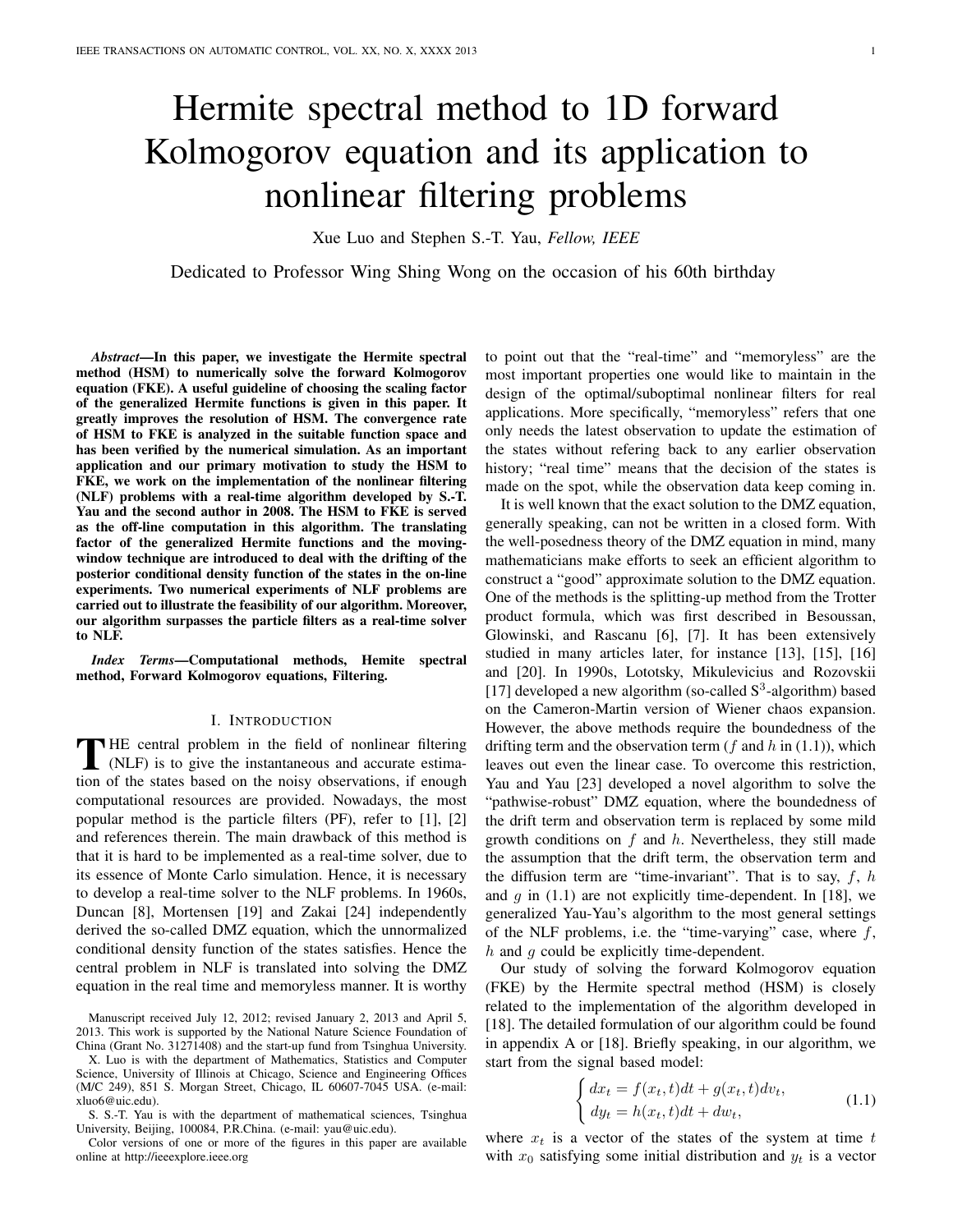of the observations at time t with  $y_0 = 0$ .  $v_t$  and  $w_t$  are vector Brownian motion processes with  $E[dv_t dv_t^T] = Q(t)dt$ and  $E[dw_t dw_t^T] = S(t)dt$ ,  $S(t) > 0$ , respectively. The DMZ equation is derived as

$$
\begin{cases}\nd\sigma(x,t) = L\sigma(x,t)dt + \sigma(x,t)h^T(x,t)S^{-1}(t)dy_t \\
\sigma(x,0) = \sigma_0(x),\n\end{cases}
$$
\n(1.2)

where  $\sigma(x)$  is the unnormalized conditional density funciton,  $\sigma_0(x)$  is the density of the initial states  $x_0$ , and

$$
L(*) \equiv \frac{1}{2} \sum_{i,j=1}^{n} \frac{\partial^2}{\partial x_i \partial x_j} \left[ \left( g Q g^T \right)_{ij} * \right] - \sum_{i=1}^{n} \frac{\partial (f_i*)}{\partial x_i}. \quad (1.3)
$$

To maintain the real-time property, solving the DMZ equation is translated into solving a FKE off-line and updating the initial data on-line at the beginning of each time interval. Let  $P_k =$  ${0 = \tau_0 \leq \tau_1 \leq \cdots \leq \tau_k = T}$  be a partition of [0, T]. The FKE needs to be solved at each time step is

$$
\frac{\partial u_i}{\partial t}(x,t) = \left(L - \frac{1}{2}h^T S^{-1} h\right) u_i(x,t) \quad \text{on } [\tau_{i-1}, \tau_i], \tag{1.4}
$$

where  $L$  is defined as  $(1.3)$ . The initial data is updated as follows

$$
\begin{cases}\nu_1(x,0) = \sigma_0(x) \\
\text{or} \\
u_i(x,\tau_{i-1}) = \exp\left[h^T(x,\tau_{i-1})S^{-1}(\tau_{i-1})\right] \\
(y_{\tau_{i-1}} - y_{\tau_{i-2}})\right]u_{i-1}(x,\tau_{i-1}), \\
i \ge 2,\n\end{cases} (1.5)
$$

where  $u_i$  is transformed from  $\sigma$ , see the detailed formulation of our algorithm in the appendix A or [18]. From the above description, it is not hard to see that the FKE (1.4) needs to be solved repeatedly on each time interval  $[\tau_{i-1}, \tau_i]$ . Thus, it is crucial to obtain a good approximate solution to (1.4). In this paper, we adopt HSM to solve FKE for two reasons: on the one hand, HSM is particularly suitable for functions defined on the unbounded domain which decays exponentially at infinity; on the other hand, HSM could be easily patched with the numerical solution obtained in the previous time step while the moving-window technique is in use in the on-line experiments.

The HSM itself is also a field of research, which could be traced back to 1970s. In [11], Gottlieb et. al. gave the example  $\sin x$  to illustrate the poor resolution of Hermite polynomials. To resolve M wavelength of  $\sin x$ , it requires nearly  $M<sup>2</sup>$  Hermite polynomials. Due to this fact, they doubted the usefulness of Hermite polynomials as basis. The Hermite functions inherit the same deficiency from the polynomials. Moreover, it is lack of fast Hermite transform (some analogue of fast Fourier transform). Despite of all these drawbacks, the HSM has its inherent strength. Many physical models need to solve a differential equation on an unbounded domain, and the solution decays exponentially at infinity. From the computational point of view, it is hard to describe the rate of decay at infinity numerically or to impose some artificial boundary condition cleverly on some faraway "boundary". Therefore the Chebyshev or Fourier spectral methods are not so useful in this situation. As to the HSM, how to deal with the behavior at infinity is not necessary. Recent applications of the HSM can be found in [9], [10], [12], [21], [22], etc.

To overcome the poor resolution, a scaling factor is necessary to be introduced into the Hermite functions, refer to [4], [5]. It is shown in [5] that the scaling factor should be chosen according to the truncated modes  $N$  and the asymptotical behavior of the function  $f(x)$ , as  $|x| \to \infty$ . Some efforts have been made in seeking the suitable scaling factor  $\alpha$ , see [5], [14], [21], etc. To optimize the scaling factor is still an open problem, even in the case that  $f(x)$  is given explicitly, to say nothing of the exact solution to a differential equation, which is generally unknown a-priori. Although some investigations about the scaling factor have been made theoretically, as far as we know, there is no practical guidelines of choosing a suitable scaling factor. Nearly all the scaling factors in the papers with the application of HSM are obtained by the trial-and-error method. Thus, we believe it is necessary and useful to give a practical strategy to pick an appropriate scaling factor and the corresponding truncated mode for at least the most commonly used types of functions, i.e. the Gaussian type and the super-Gaussian type functions. The strategy we are about to give only depends on the asymptotic behavior of the function. In the scenario where the solution of some differential equation needs to be approximated (the exact solution is unknown), we could use asymptotical analysis to obtain its asymptotic behavior. Thus, our strategy of picking the suitable scaling factor is still applicable. A numerical experiment is also included to verify the feasibility of our strategy. Although it may not be optimal with respect to the accuracy, our strategy provides a useful guideline for the implementations of HSM. In this paper, the precise convergence rate of the HSM to FKE is obtained in suitable funciton space by numerical analysis and verified by a numerical example.

Let us draw our attention back to the implementation of our algorithm to NLF problems. Through our study of HSM to FKE, the off-line data could be well prepared. However, when synchronizing the off-line data with the on-line experiments, to be more specifical, updating the initial data according to (1.5) on-line, another difficulty arises due to the drifting of the conditional density function. The untranslated Hermite functions with limited truncation modes could only resolve the function well, if it is concentrated in the neighborhood of the origin. Let us call this neighborhood as a "window". Unfortunately, the density function will probably drift out of the current "window". The numerical evidence is displayed in Fig. 4.6. To efficiently solve this problem, we for the first time introduce the translating factor to the Hermite functions and the moving-window technique for the on-line experiments. The translating factor helps the moving-window technique to be implemented more neatly and easily. Essentially speaking, we shift the windows back and forth according to the "support" of the density function, by tuning the translating factor.

This paper is organized as follows. Section II introduces the generalized Hermite functions and the guidelines of choosing suitable scaling factor to improve the resolution; section III focuses on the analysis of the convergence rate of HSM to FKE and a numerical verification is displayed. Section IV is devoted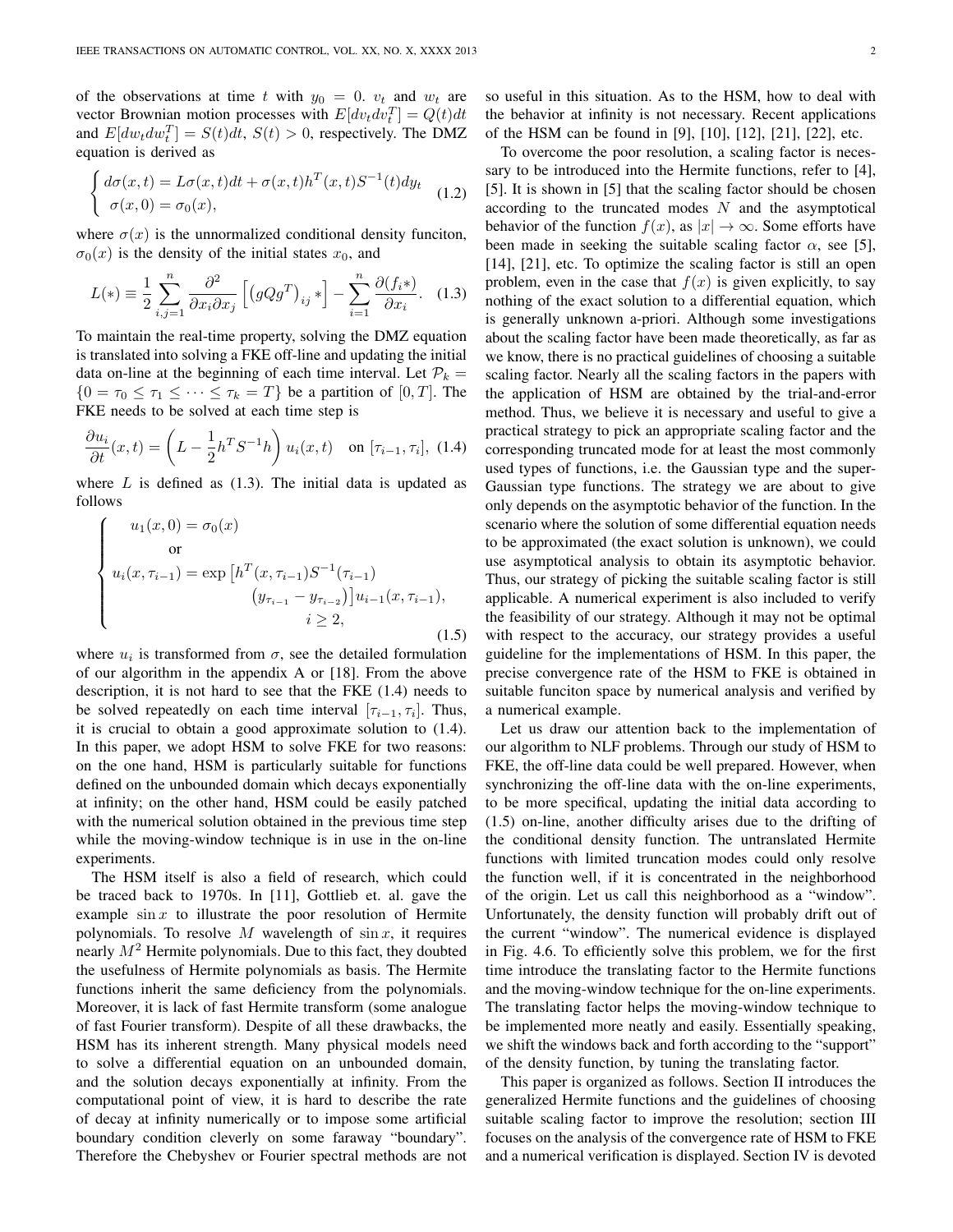to the application of the NLF problems. The translating factor and the moving-window technique are addressed in detail. Numerical simulations of two NLF problems solved by our algorithm are illustrated, compared with the particle filter. For the readers' convenience, we include the detailed formulation of our algorithm in appendix A and the proof of Theorem 2.1 in appendix B.

#### II. GENERALIZED HERMITE FUNCTIONS

Let us introduce the generalized Hermite functions and derive some properties inherited from the physical Hermite polynomials.

Let  $L^2(\mathbb{R})$  be the Lebesgue space, which equips with the norm  $|| \cdot || = (\int_{\mathbb{R}} | \cdot |^2 dx)^{\frac{1}{2}}$  and the scalar product  $\langle \cdot, \cdot \rangle$ . Let  $\mathcal{H}_n(x)$  be the physical Hermite polynomials given by  $\mathcal{H}_n(x) = (-1)^n e^{x^2} \partial_x^n e^{-x^2}, \; n \in \mathbb{Z}$  and  $n \ge 0$ . The threeterm recurrence

$$
\mathcal{H}_0 \equiv 1, \quad \mathcal{H}_1(x) = 2x
$$
  
and 
$$
\mathcal{H}_{n+1}(x) = 2x\mathcal{H}_n(x) - 2n\mathcal{H}_{n-1}(x) \qquad (2.1)
$$

is more handy in implementations. One of the well-known and useful facts of Hermite polynomials is that they are mutually orthogonal with respect to the weight  $w(x) = e^{-x^2}$ . We define our generalized Hermite functions as

$$
H_n^{\alpha,\beta}(x) = \frac{1}{\sqrt{2^n n!}} \mathcal{H}_n(\alpha(x-\beta)) e^{-\frac{1}{2}\alpha^2(x-\beta)^2},
$$
 (2.2)

for  $n \in \mathbb{Z}$  and  $n \geq 0$ , where  $\alpha > 0$ ,  $\beta \in \mathbb{R}$  are some constants, namely the scaling factor and the translating factor, respectively. It is readily to derive the following properties for (2.2):

1)  $\{H_n^{\alpha,\beta}\}_{n=0}^{\infty}$  forms an orthogonal basis of  $L^2(\mathbb{R})$ , i.e.

$$
\int_{\mathbb{R}} H_n^{\alpha,\beta}(x) H_m^{\alpha,\beta}(x) dx = \frac{\sqrt{\pi}}{\alpha} \delta_{nm},
$$
 (2.3)

where  $\delta_{nm}$  is the Kronecker function.

2)  $H_n^{\alpha,\beta}(x)$  is the  $n^{\text{th}}$  eigenfunction of the following Strum-Liouville problem

$$
e^{\frac{1}{2}\alpha^2(x-\beta)^2}\partial_x(e^{-\alpha^2(x-\beta)^2}\partial_x(e^{\frac{1}{2}\alpha^2(x-\beta)^2}u(x)))
$$
  
+  $\lambda_n u(x) = 0,$  (2.4)

with the corresponding eigenvalue  $\lambda_n = 2\alpha^2 n$ .

3) By convention,  $H_n^{\alpha,\beta} \equiv 0$ , for  $n < 0$ . For  $n \in \mathbb{Z}$  and  $n \geq 0$ , the three-term recurrence holds:

$$
2\alpha(x-\beta)H_n^{\alpha,\beta}(x) = \sqrt{2n}H_{n-1}^{\alpha,\beta}(x)
$$
\n
$$
+\sqrt{2(n+1)}H_{n+1}^{\alpha,\beta}(x);
$$
\nor\n
$$
2\alpha^2(x-\beta)H_n^{\alpha,\beta}(x) = \sqrt{\lambda_n}H_{n-1}^{\alpha,\beta}(x)
$$
\n(2.5)

+  $\sqrt{\lambda_{n+1}} H_{n+1}^{\alpha,\beta}(x)$ .

4) The derivative of  $H_{\alpha}^{\alpha,\beta}(x)$  is a linear combination of  $H_{n-1}^{\alpha,\beta}(x)$  and  $H_{n+1}^{\alpha,\beta}(x)$ :

$$
\partial_x H_n^{\alpha,\beta}(x)
$$
  
=  $\frac{1}{2} \sqrt{\lambda_n} H_{n-1}^{\alpha,\beta}(x) - \frac{1}{2} \sqrt{\lambda_{n+1}} H_{n+1}^{\alpha,\beta}(x)$   
=  $\sqrt{\frac{n}{2}} \alpha H_{n-1}^{\alpha,\beta}(x) - \sqrt{\frac{n+1}{2}} \alpha H_{n+1}^{\alpha,\beta}(x).$  (2.6)

5) Property 1) and 4) yield the "orthogonality" of  $\{\partial_x H_n^{\alpha,\beta}(x)\}_{n=0}^{\infty}$ :

$$
\int_{\mathbb{R}} \partial_x H_n^{\alpha,\beta}(x) \partial_x H_m^{\alpha,\beta}(x) dx
$$
\n
$$
= \begin{cases}\n\sqrt{\pi} \alpha (n + \frac{1}{2}) = \frac{\sqrt{\pi}}{4\alpha} (\lambda_n + \lambda_{n+1}), \text{ if } m = n; \\
-\frac{\alpha}{2} \sqrt{\pi (l+1)(l+2)} = -\frac{\sqrt{\pi}}{4\alpha} \sqrt{\lambda_{l+1} \lambda_{l+2}}, \\
l = \min\{n, m\}, \text{ if } |n - m| = 2; \\
0, \text{ otherwise.} \n\end{cases}
$$
\n(2.7)

The generalized Hermite functions form a complete orthogonal base in  $L^2(\mathbb{R})$ . That is, any function  $u \in L^2(\mathbb{R})$  can be written in the form

$$
u(x) = \sum_{n=0}^{\infty} \hat{u}_n H_n^{\alpha,\beta}(x),
$$

where  $\{\hat{u}_n\}_{n=0}^{\infty}$  are the Fourier-Hermite coefficients, given by

$$
\hat{u}_n = \frac{\alpha}{\sqrt{\pi}} \int_{\mathbb{R}} u(x) H_n^{\alpha,\beta}(x) dx.
$$
 (2.8)

Let us denote the subspace spanned by the first  $N + 1$ generalized Hermite functions by  $\mathcal{R}_N$ :

$$
\mathcal{R}_N = \text{span}\left\{ H_0^{\alpha,\beta}(x), \cdots, H_N^{\alpha,\beta}(x) \right\}. \tag{2.9}
$$

In the sequel, we follow the convention in the asymptotic analysis that  $a \sim b$  means that there exists some constants  $C_1, C_2 > 0$  such that  $C_1 a \leq b \leq C_2 a$ ;  $a \leq b$  means that there exists some constant  $C_3 > 0$  such that  $a \leq C_3b$ . Here,  $C_1, C_2$ and  $C_3$  are generic constants independent of  $\alpha$ ,  $\beta$  and N.

## *A. Orthogonal projection and approximation*

It is readily shown in [22] for  $\alpha > 0$ ,  $\beta = 0$  that the difference between an arbitrary function and its orthogonal projection onto  $\mathcal{R}_N$  in some suitable function space could be precisely estimated in terms of the scaling factor  $\alpha$  and the truncation mode  $N$ . Let us first introduce the function space  $W_{\alpha,\beta}^r(\mathbb{R})$ , for any integer  $r \geq 0$ ,

$$
W_{\alpha,\beta}^{r}(\mathbb{R}) := \left\{ u \in L^{2}(\mathbb{R}) : ||u||_{r,\alpha,\beta} < \infty, \atop ||u||_{r,\alpha,\beta}^{2} := \sum_{k=0}^{\infty} \lambda_{k+1}^{r} \hat{u}_{k}^{2} \right\}, (2.10)
$$

where  $\lambda_k$  is in (2.4) and  $\hat{u}_k$  is the Fourier-Hermite coefficient in (2.8). We shall denote  $W^r(\mathbb{R})$  for short, if no confusion will arise. Also, the norms are denoted briefly as  $|| \cdot ||_r$ . The larger r is, the smaller space  $W^r(\mathbb{R})$  is, and the smoother the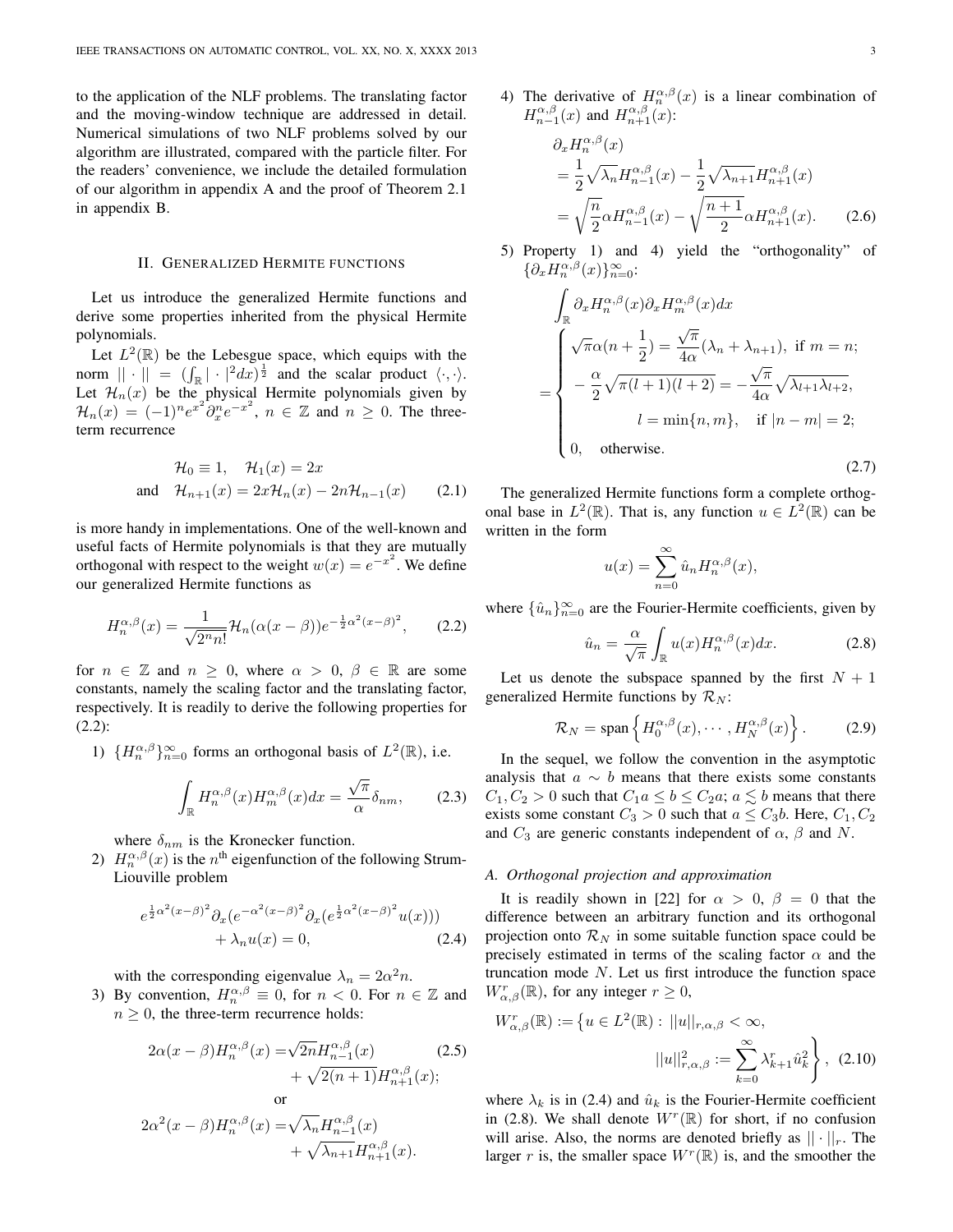functions in  $W^r(\mathbb{R})$  are. The index r can be viewed as the indicator of the regularity of the functions.

Let us define the  $L^2$ -orthogonal projection  $P_N^{\alpha,\beta}$  :  $L^2(\mathbb{R}) \to \mathcal{R}_N$ , i.e. given  $v \in L^2(\mathbb{R})$ ,

$$
\langle v - P_N^{\alpha,\beta} v, \phi \rangle = 0, \quad \forall \phi \in \mathcal{R}_N. \tag{2.11}
$$

The superscript  $\alpha$ ,  $\beta$  will be dropped in  $P_N^{\alpha,\beta}$  in the sequel if no confusion will arise. More precisely,

$$
P_N v(x) := \sum_{n=0}^N \hat{v}_n H_n^{\alpha,\beta}(x),
$$

where  $\hat{v}_n$  are the Fourier-Hermite coefficients defined in (2.8). And the truncated error  $||u - P_N u||_r$ , for any integer  $r \geq 0$ , has been essentially estimated in Theorem 2.3, [12] for  $\alpha = 1$ ,  $\beta = 0$ , and in Theorem 2.1, [22] for arbitrary  $\alpha > 0$  and  $\beta = 0$ . For arbitrary  $\alpha > 0$  and  $\beta \neq 0$ , the estimate still holds.

*Theorem 2.1:* For any  $u \in W^r(\mathbb{R})$  and any integer  $0 \leq$  $\mu \leq r$ , we have

$$
|u - P_N u|_{\mu} \lesssim \alpha^{\mu - r - \frac{1}{2}} N^{\frac{\mu - r}{2}} ||u||_r, \tag{2.12}
$$

where  $|u|_{\mu} := ||\partial_x^{\mu} u||$  are the seminorms, if  $N \gg 1$ .

The proof is extremely similar as those in [12] and [22]. Thus, we omit it here and include it in appendix B for the readers' convenience.

## *B. Guidelines of the scaling factor*

From Theorem 2.1, it is known for sure that any function in  $W^r(\mathbb{R})$  could be approximated well by the generalized Hermite functions, provided the truncation mode  $N$  is large enough. However, in practice, "sufficiently" large  $N$  is a chanllenge of computer capacity. To improve the resolution of Hermite functions with reasonably large  $N$ , we need the scaling factor  $\alpha$ , as pointed out in [5]. Many efforts have been made along this direction, refer to [4], [5], [14], etc. However, the optimal choice of  $\alpha$  (with respect to the truncation error) is still an open problem. In this subsection, we give a practical guideline to choose an appropriate scaling factor for the Gaussian type and super-Gaussian type functions.

It is well known that, for smooth functions  $f(x) =$  $\sum_{n=0}^{\infty} \hat{f}_n H_n^{\alpha,\beta}(x)$ , the exponential decay of  $\left| \hat{f}_n \right|$  with respect to  $n$  implies that the infinite sum is dominated by the first  $N$ terms, that is,

$$
\left| f(x) - \sum_{n=0}^{N} \hat{f}_n H_n^{\alpha,\beta}(x) \right| \approx \mathcal{O}\left(\hat{f}_{N+1}\right),\,
$$

for  $N \gg 1$ . Thus, the suitable scaling factor is supposed to get the Fourier-Hermite coefficients decaying as fast as possible. Once the coefficient approaching the machine error (say  $10^{-16}$ ), many other factors such as the roundoff error will come into play. Hence, it is wise to truncate the series here. Therefore, we need some guidelines of choosing not only the suitable scaling factor  $\alpha$  but also the corresponding truncation mode N.

Suppose the function  $f(x)$  concentrates in the neighborhood of the origin and behaves asymptotically as  $e^{-p|x|^k}$  with some  $p > 0$  and  $k \ge 2$ , as  $|x| \to +\infty$ . Our guidelines are motivated by the following observations:

- 1) The function f decays exponentially fast, as  $|x| \to \infty$ . So,  $\hat{f}_n \approx \int_{-L}^{L} f(x) H_n^{\alpha, \beta}(x) dx$ , provided L is large enough, due to (2.8).
- 2) For the exact Gaussian function  $e^{-px^2}$ ,  $p > 0$ , the optimal  $\alpha$  is naturally to be  $\sqrt{2p}$  with the truncated mode  $\overline{N} = 1$ . In fact, with this choice,  $e^{-px^2} = H_0^{\alpha,0}(x)$  and  $e^{-px^2}$  is orthogonal to all the rest of  $H_n^{\alpha,0}$ ,  $n > 0$ . That is,  $(e^{-px^2})_0 \neq 0$  and  $(e^{-px^2})_n \equiv 0, n \geq 1$ . This suggests that the more matching the asymptotical behavior of f to  $e^{-\frac{1}{2}\alpha^2 x^2}$ , the faster the Fourier-Hermite coefficients decays, and the smaller truncation mode N is.
- 3) It is natural to adopt the Gaussian-Hermite quadrature method to compute the Fourier-Hermite coefficients by  $(2.8)$ . The truncation mode N has to be chosen such that the roots of Hermite polynomial  $\mathcal{H}_{N+1}$  cover the domain  $[-\alpha L, \alpha L]$  where the integral (2.8) is contributed most from both f and  $H_n^{\alpha,0}$ ,  $n = 0, \dots, N$ .

We describe our guidelines for the Gaussian type and the super-Gaussian type functions separately as follows.

Case I. Gaussian type, i.e.  $f(x) \sim e^{-px^2}$ ,  $p > 0$ , as  $|x| \to$  $+\infty$ .

- 1)  $e^{-px^2} \sim e^{-\frac{1}{2}\alpha^2x^2}$  as  $|x| \to +\infty$ , which yields  $\alpha \approx \sqrt{2n}$ .  $\overline{2p};$
- 2) The integrand in (2.8) is approximately  $e^{-2px^2}$ . Using the machine error  $10^{-16}$  to decide the domain of interest L, i.e.  $e^{-2pL^2} \approx 10^{-16}$ , yielding that  $L \approx \sqrt{8p^{-1}\ln 10}$ ;
- 3) Determine the truncation mode  $N$  such that the roots of Hermite polynomial  $\mathcal{H}_{N+1}$  covers approximately  $(-\alpha L, \alpha L)$ , where  $\alpha L \approx 4\sqrt{\ln 10}$ .

Case II. Super-Gaussian type, i.e.  $f(x) \sim e^{-px^k}$ , as  $|x| \to$  $+\infty$  for some  $k > 2$ ,  $p > 0$ .

- 1) Notice that  $e^{-\frac{1}{2}\alpha^2 x^2} \geq e^{-px^k}$ , when  $x \gg 1$ . Thus, we require that  $e^{-\frac{1}{2}\alpha^2 x^2} \approx 10^{-16}$ , which implies that  $\alpha L \approx \sqrt{32 \ln 10}$ ;
- 2) We match  $e^{-px^k} \approx e^{-\frac{1}{2}\alpha^2 x^2}$  near  $x = \pm L$  yields that  $\alpha \approx \sqrt{2p}L^{\frac{k}{2}-1}$ . Hence,  $L \approx (16p^{-1}\ln 10)^{\frac{1}{k}}$ ,  $\alpha \approx 2^{\frac{5}{2} - \frac{4}{k}} p^{\frac{1}{k}} (\ln 10)^{\frac{1}{2} - \frac{1}{k}};$
- 3) Determine the truncation mode  $N$  such that the roots of Hermite polynomial  $\mathcal{H}_{N+1}$  cover approximately  $(-\alpha L, \alpha L).$

To exam the feasibility of our strategy, we explore the Gaussian type function  $f(x) = e^{-5x^2} \cos(\frac{x}{10})$ . According to the strategy in Case I, we choose the scaling factor  $\alpha \approx \sqrt{10} \approx$ 3.1,  $L \approx \sqrt{\frac{8 \ln 10}{5}} \approx 1.9194$  and  $N \approx 24$ . As shown in Fig. 2.1, the truncation error with  $\alpha = 3.1$  decays the most fast with respect to the truncation mode  $N$  and approaches the machine error at about the  $20<sup>th</sup>$  frequency mode. Meanwhile, the decay of the truncation error with  $\alpha = 4$  and  $\alpha = 1$  are much slower. Moreover, the truncation mode  $N = 24$  is appropriate in the sense that the next few coefficients start to grow, due to the roundoff error.

*Remark 2.1:* 1) This strategy is very useful. However, it is not the optimal scaling factor  $\alpha$ . For example, if  $f(x) =$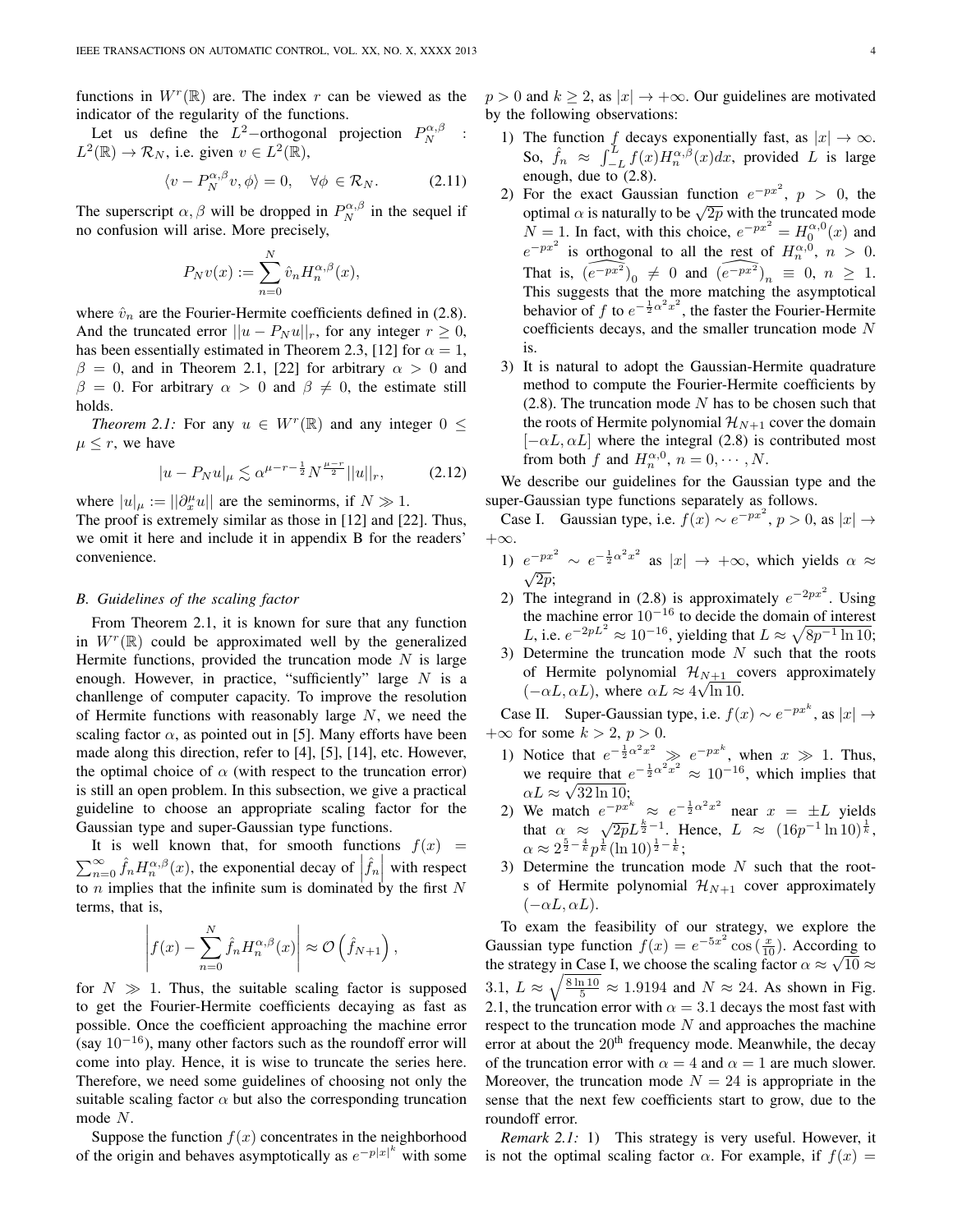

Fig. 2.1. The truncation error v.s. the truncation mode of  $f(x) =$  $\cos\left(\frac{x}{10}\right)e^{-5x^2}$  is plotted, with  $\beta = 0$ ,  $\alpha = 4, 3.1$  and 1, respectively.

 $e^{-\frac{1}{2}x^2}$ , then the optimal scaling factor  $\alpha = 1$  and  $N = 0$ , instead of  $N = 24$  from our guideline.

2) Although the scaling factor helps to resolve the function concentrated in the neighborhood of the origin, it helps little if the function is peaking away from the origin. The numerical evidence could be found in Table 4.2. This is the exact reason why we need to introduce the translating factor to the generalized Hermite functions when applying to the NLF problems, see the discussion of translating factor in section IV.B.

# III. HERMITE SPECTRAL METHOD TO 1D FORWARD KOLMOGOROV EQUATION

The general 1D FKE is in the form

$$
\begin{cases}\nu_t(x,t) = p(x,t)\nu_{xx}(x,t) + q(x,t)\nu_{x}(x,t) \\
\quad + r(x,t)\nu(x,t), \quad \text{for } (x,t) \in \mathbb{R} \times \mathbb{R}_+ \quad (3.1) \\
u(x,0) = \sigma_0(x).\n\end{cases}
$$

The well-posedness of 1D FKE has been investigated in [3]. We state its key result here.

*Lemma 3.1:* (Besala, [3]) Let  $p(t, x)$ ,  $q(t, x)$ ,  $r(t, x)$  (real valued) together with  $p_x$ ,  $p_{xx}$ ,  $q_x$  be locally Hölder continuous in  $\mathcal{D} = (t_0, t_1) \times \mathbb{R}$ . Assume that

1) 
$$
p(t, x) \ge \lambda > 0, \forall (t, x) \in \mathcal{D}
$$
, for some constant  $\lambda$ ;

- 2)  $r(t, x) \leq 0, \forall (t, x) \in \mathcal{D};$
- 3)  $(r q_x + p_{xx})(t, x) \leq 0, \forall (t, x) \in \mathcal{D}.$

Then the Cauchy problem (3.1) with the initial condition  $u(t_0, x) = u_0(x)$  has a fundamental solution  $\Gamma(t, x; s, z)$ which satisfies

$$
0 \le \Gamma(t, x; s, z) \le c(t - s)^{-\frac{1}{2}}
$$

for some constant  $c$  and

$$
\int_{-\infty}^{\infty} \Gamma(t, x; s, z) dz \le 1; \quad \int_{-\infty}^{\infty} \Gamma(t, x; s, z) dx \le 1.
$$

Moreover, if  $u_0(x)$  is continuous and bounded, then

$$
u(t,x) = \int_{-\infty}^{\infty} \Gamma(t,x;t_0,z)u_0(z)dz
$$

is a bounded solution of (3.1).

Through the transformation

$$
w(x,t) = e^{\frac{1}{2}\int_{-\infty}^{x} \tilde{q}(s,t)ds} u\left(\int_{-\infty}^{x} p^{\frac{1}{2}}(s,t)ds, t\right), \quad (3.2)
$$

where

$$
\tilde{q}(x,t) = p^{-\frac{1}{2}}(x,t) \left[ q(x,t) - \frac{1}{2} p^{-\frac{1}{2}} p_x(x,t) + \frac{1}{2} \int_{-\infty}^x p^{-\frac{1}{2}} p_t(s,t) ds \right],
$$
\n(3.3)

equation (3.1) can be simplified to the following FKE with the diffusion rate equals 1 and without the convection term.

$$
\begin{cases} w_t(x,t) = w_{xx}(x,t) + V(x,t)w(x,t), & \text{for } \mathbb{R} \times \mathbb{R}_+ \\ w(x,0) = w_0(x), \end{cases}
$$
\n(3.4)

where

$$
V(x,t) = \left[ -\frac{1}{4}\tilde{q}^{2}(x,t) - \frac{1}{2}\tilde{q}_{x}(x,t) + \frac{1}{2}\int_{-\infty}^{x}\tilde{q}_{t}(s,t)ds + r(x,t) \right].
$$
 (3.5)

*Remark 3.2:* From the computational point of view, the form (3.4) is superior to the original form (3.1) in general, when implementing with the HSM.

(i) If both the potential  $V(x, t)$  and the initial data  $w(x, 0)$ are even functions in  $x$ , so is the solution to  $(3.4)$ . With the fact that the odd modes of the Fourier-Hermite coefficients of the even functions are identically zeros, it requires half amount of computations to resolve the even functions.

(ii) Even when  $V(x, t)$  and  $w(x, 0)$  are not even, it is still wise to get rid of the convection term, since this term will drive the states to left and right, and probably out of the current "window". Shifting of the windows frequently by the moving-window technique will definitely affect the computational efficiency.

## *A. Formulation and convergence analysis*

In this subsection, we shall investigate the convergence rate of the HSM of solving the FKE. Let us consider the FKE (3.4) with some source term  $F(x, t)$ . The weak formulation of HSM is to find  $u_N(x, t) \in \mathcal{R}_N$  such that

$$
\begin{cases} \langle \partial_t u_N(x,t), \varphi \rangle \\ = - \langle \partial_x u_N(x,t), \varphi_x \rangle \\ + \langle V(x,t) u_N(x,t), \varphi \rangle + \langle F(x,t), \varphi \rangle, \\ u_N(x,0) = P_N w_0(x), \end{cases} (3.6)
$$

for all  $\varphi \in \mathcal{R}_N$ . The convergence rate is stated below: *Theorem 3.2:* Assume

$$
-(1+|x|^2)^{\gamma} \lesssim V(x,t) \le C,
$$

for all  $(x, t) \in \mathbb{R} \times (0, T)$ , for some  $\gamma > 0$  and some constant C. If  $u_0 \in W^r(\mathbb{R})$  and u is the solution to (3.4)

 $\Box$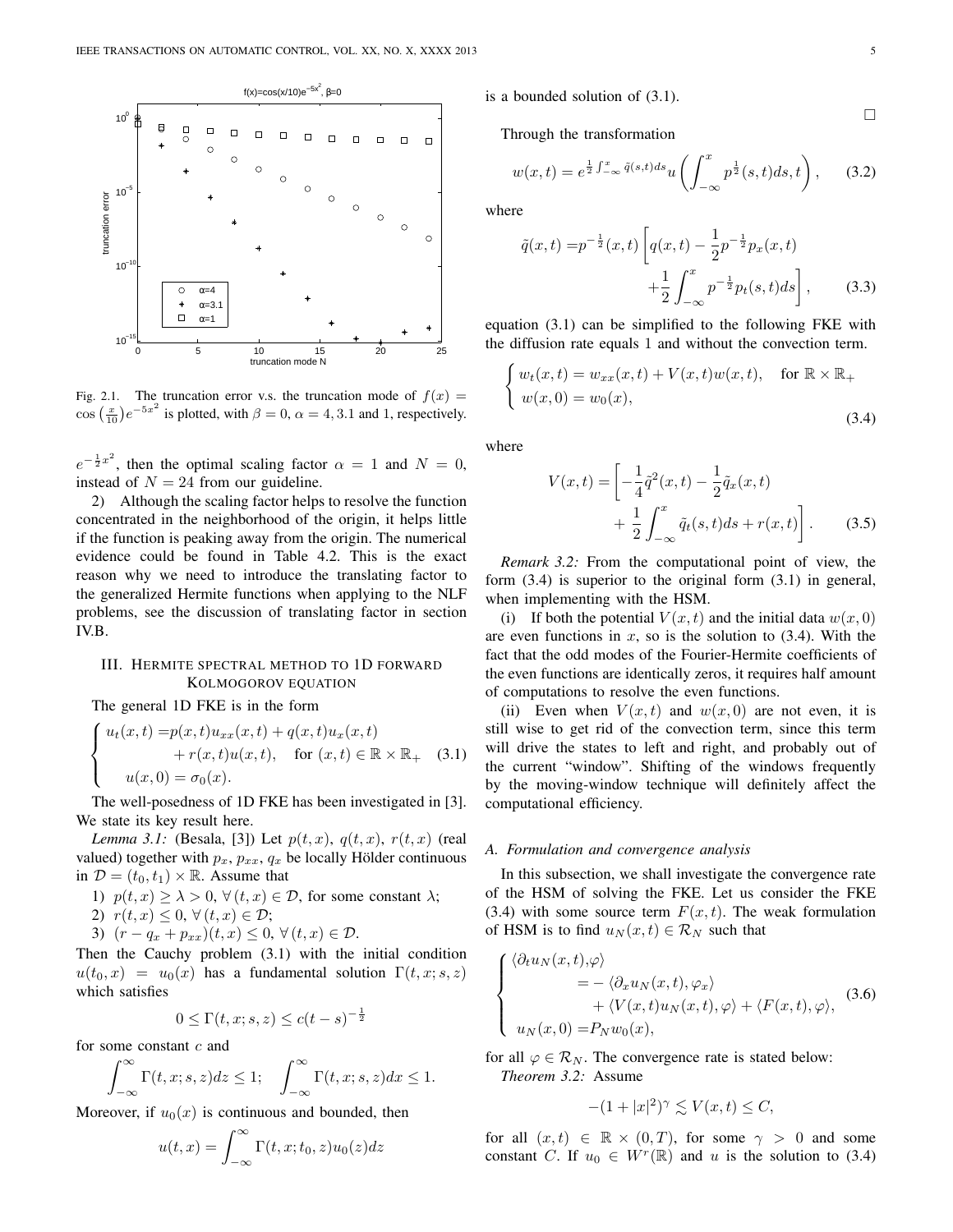with source term  $F(x,t)$ , then for  $u \in L^{\infty}(0,T;W^{r}(\mathbb{R}))$  $L^2(0,T;W^r(\mathbb{R}))$  with  $r>2\gamma$  and

$$
N \gg \max\left\{\alpha^{\frac{4\gamma - 2r + 2}{2\gamma - 1}} \max\left\{(\alpha \beta)^{4\gamma}, 1\right\}^{\frac{1}{1 - 2\gamma}},\right.
$$

$$
\alpha^{2 - \frac{r}{\gamma}} \max\left\{(\alpha \beta)^{4\gamma}, 1\right\}^{-\frac{1}{2\gamma}}\right\},\
$$

it yields that

$$
||u - u_N||^2(t) \lesssim c^* \alpha^{-4\gamma - 1} \max\left\{ (\alpha \beta)^{4\gamma}, 1\right\} N^{2\gamma - r}, \quad (3.7)
$$

where  $c^*$  depends only on  $T$ ,  $||u||_{L^{\infty}(0,T;W^r(\mathbb{R}))}$  and  $||u||_{L^2(0,T;W^r(\mathbb{R}))}.$ 

Before we prove Theorem 3.2, we need some estimate on  $||x^{r_1} \partial_x^{r_2} u(x)||^2$ , for any integer  $r_1, r_2 \ge 0$ :

*Lemma 3.2:* For any function  $u \in W^{r_1+r_2}(\mathbb{R})$ , with some integer  $r_1, r_2 \geq 0$ , we have

$$
||x^{r_1}\partial_x^{r_2}u||^2 \lesssim \alpha^{-2r_1-1} \max\left\{(\alpha\beta)^{2r_1}, 1\right\} ||u||_{r_1+r_2}^2. \quad (3.8)
$$

*Proof:* For any integer  $r_1, r_2 \geq 0$ ,

$$
||x^{r_1}\partial_x^{r_2}u||^2 = \left\|\sum_{n=0}^{\infty}\hat{u}_nx^{r_1}\partial_x^{r_2}H_n^{\alpha,\beta}(x)\right\|^2
$$

$$
\sim \left\|\frac{1}{\alpha^{2r_1}}\sum_{n=0}^{\infty}\hat{u}_n\sum_{k=-r_2-r_1}^{r_2+r_1}a_{n,k}H_{n+k}^{\alpha,\beta}(x)\right\|^2,
$$

by (2.5) and (2.6), where for each n fixed,  $a_{n,k}$  is a product of  $2(r_1+r_2)$  factors of  $\alpha^2\beta$  or  $\sqrt{\lambda_{n+j}}$ , with  $-r_2-r_1 \leq j \leq$  $r_2+r_1$ . Let  $n^* \geq 0$  such that  $\alpha^2 \beta \sim \sqrt{\lambda_{n^*+1}}$ . And notice that  $\lambda_{n+j} \sim \lambda_{n+1}$  for  $n+j \ge 0$  and  $H_{n+j}^{\alpha,\beta}(x) \equiv 0$  for  $n+j < 0$ . Hence, we have

$$
||x^{r_1} \partial_x^{r_2} u(x)||^2 \lesssim \alpha^{-1} \beta^{2r_1} \sum_{n=0}^{n^*} \lambda_{n+1}^{r_2+r_1} \hat{u}_n^2
$$
  
+  $\alpha^{-2r_1-1} \sum_{n=n^*+1}^{\infty} \lambda_{n+1}^{r_2+r_1} \hat{u}_n^2$   
 $\leq \alpha^{-2r_1-1} \max \{ (\alpha \beta)^{2r_1}, 1 \} ||u||_{r_1+r_2}^2,$ 

for any integer  $r_1, r_2 \geq 0$ , by (2.3).

*Proof of Theorem 3.2:* Denote  $U_N = P_N u$  for simplicity. By (3.4) with source term  $F(x, t)$  and the definition of  $U_N$ , we obtain that

$$
0 = \langle \partial_t (u - U_N), \varphi \rangle = - \langle u_x, \varphi_x \rangle + \langle V(x, t)u, \varphi \rangle + \langle F(x, t), \varphi \rangle - \langle \partial_t U_N, \varphi \rangle \n\Rightarrow \langle \partial_t U_N, \varphi \rangle = - \langle u_x, \varphi_x \rangle + \langle V(x, t)u, \varphi \rangle + \langle F(x, t), \varphi \rangle,
$$
(3.9)

for all  $\varphi \in \mathcal{R}_N$ . Combine with (3.6), it yields that

$$
\langle \partial_t (u_N - U_N), \varphi \rangle = - \langle \partial_x (u_N - u), \varphi_x \rangle + \langle V(x, t)(u_N - u), \varphi \rangle,
$$

for all  $\varphi \in \mathcal{R}_N$ . Set  $\varrho_N = u_N - U_N$ . Choose the function  $\varphi = 2 \varrho_N$ , then we have

$$
\partial_t ||\varrho_N||^2 = -2||\partial_x \varrho_N||^2 - 2\langle \partial_x (U_N - u), \partial_x \varrho_N \rangle + 2\langle V(x, t)\varrho_N, \varrho_N \rangle + 2\langle V(x, t)(U_N - u), \varrho_N \rangle.
$$
 (3.10)

By Young's inequality,

$$
\begin{aligned} |\langle \partial_x (U_N - u), \partial_x \varrho_N \rangle| \\ &\le \frac{1}{4} ||\partial_x (U_N - u)||^2 + ||\partial_x \varrho_N||^2. \end{aligned} \tag{3.11}
$$

The assumption  $V(x,t) \leq C$  for  $(x,t) \in \mathbb{R} \times (0,T)$  yields that

$$
\langle V(x,t)\varrho_N,\varrho_N\rangle \le C||\varrho_N||^2,\tag{3.12}
$$

for  $(x, t) \in \mathbb{R} \times (0, T)$ . Moreover, we have

$$
\begin{aligned} |\langle V(x,t)(U_N - u), \varrho_N \rangle| \\ &\le \frac{1}{2} ||V(U_N - u)||^2 + \frac{1}{2} ||\varrho_N||^2, \end{aligned} \tag{3.13}
$$

by Cauchy-Schwartz's inequality. Substitute (3.11)-(3.13) into (3.10), we obtain that

$$
\partial_t ||\varrho_N||^2 - (C+1) ||\varrho_N||^2
$$
  
\n
$$
\leq ||V(U_N - u)||^2 + \frac{1}{2} ||\partial_x (U_N - u)||^2.
$$
 (3.14)

Notice that  $V \gtrsim -(1+|x|^2)^\gamma$ , for some  $\gamma > 0$ . Essentially by the estimate in Lemma 3.2, we can estimate

$$
||V(U_N - u)||^2
$$
  
\n
$$
\leq ||(1 + |x|^2)^{\gamma} (U_N - u)||^2 \leq ||(x^{2\gamma} + 1)(U_N - u)||^2
$$
  
\n
$$
\leq \alpha^{-4\gamma - 1} \max \{ (\alpha \beta)^{4\gamma}, 1 \} \sum_{n=N+1}^{\infty} \lambda_{n+1}^{2\gamma} \hat{u}_n^2
$$
  
\n
$$
+ ||U_N - u||^2
$$
  
\n
$$
\leq \alpha^{-4\gamma - 1} \max \{ (\alpha \beta)^{4\gamma}, 1 \} N^{2\gamma - r} ||u||_r^2
$$
  
\n
$$
+ \alpha^{-2r - 1} N^{-r} ||u||_r^2.
$$
\n(3.15)

The estimate of the second term on the right hand side of (3.15) is followed by Theorem 2.1. Again, by Theorem 2.1, we obtain

$$
||\partial_x (U_N - u)||^2 = |U_N - u|_1^2 \lesssim \alpha^{-2r+1} N^{1-r} ||u||_r^2. \tag{3.16}
$$

Substitute  $(3.15)$ ,  $(3.16)$  into  $(3.14)$ , we obtain

$$
\partial_t ||\varrho_N||^2 - (C+1)||\varrho_N||^2
$$
  
\$\le \alpha^{-4\gamma - 1} \max{\{(\alpha \beta)^{4\gamma}, 1\} N^{2\gamma - r} ||u||\_r^2,

provided that

$$
N \gg \max \left\{ \alpha^{\frac{4\gamma - 2r + 2}{2\gamma - 1}} \max \left\{ (\alpha \beta)^{4\gamma}, 1 \right\}^{\frac{1}{1 - 2\gamma}}, \alpha^{2 - \frac{r}{\gamma}} \max \left\{ (\alpha \beta)^{4\gamma}, 1 \right\}^{-\frac{1}{2\gamma}} \right\}.
$$

Therefore, it yields that

$$
||\varrho_N||^2(t) \lesssim \alpha^{-4\gamma - 1} \max\{(\alpha \beta)^{4\gamma}, 1\} N^{2\gamma - r} \cdot \int_0^t e^{-(C+1)(t-s)} ||u||_r^2(s) ds.
$$

By the triangular inequality and Theorem 2.1,

$$
||u - u_N||^2(t)
$$
  
\n
$$
\leq ||\varrho_N||^2 + ||u - U_N||^2
$$
  
\n
$$
\lesssim \alpha^{-4\gamma - 1} N^{2\gamma - r} [||u||_r^2
$$
  
\n
$$
+ \max \{ (\alpha \beta)^{4\gamma}, 1 \} \int_0^t e^{-(C+1)(t-s)} ||u||_r^2(s) ds \Big]
$$
  
\n
$$
\lesssim c^* \alpha^{-4\gamma - 1} \max \{ (\alpha \beta)^{4\gamma}, 1 \} N^{2\gamma - r},
$$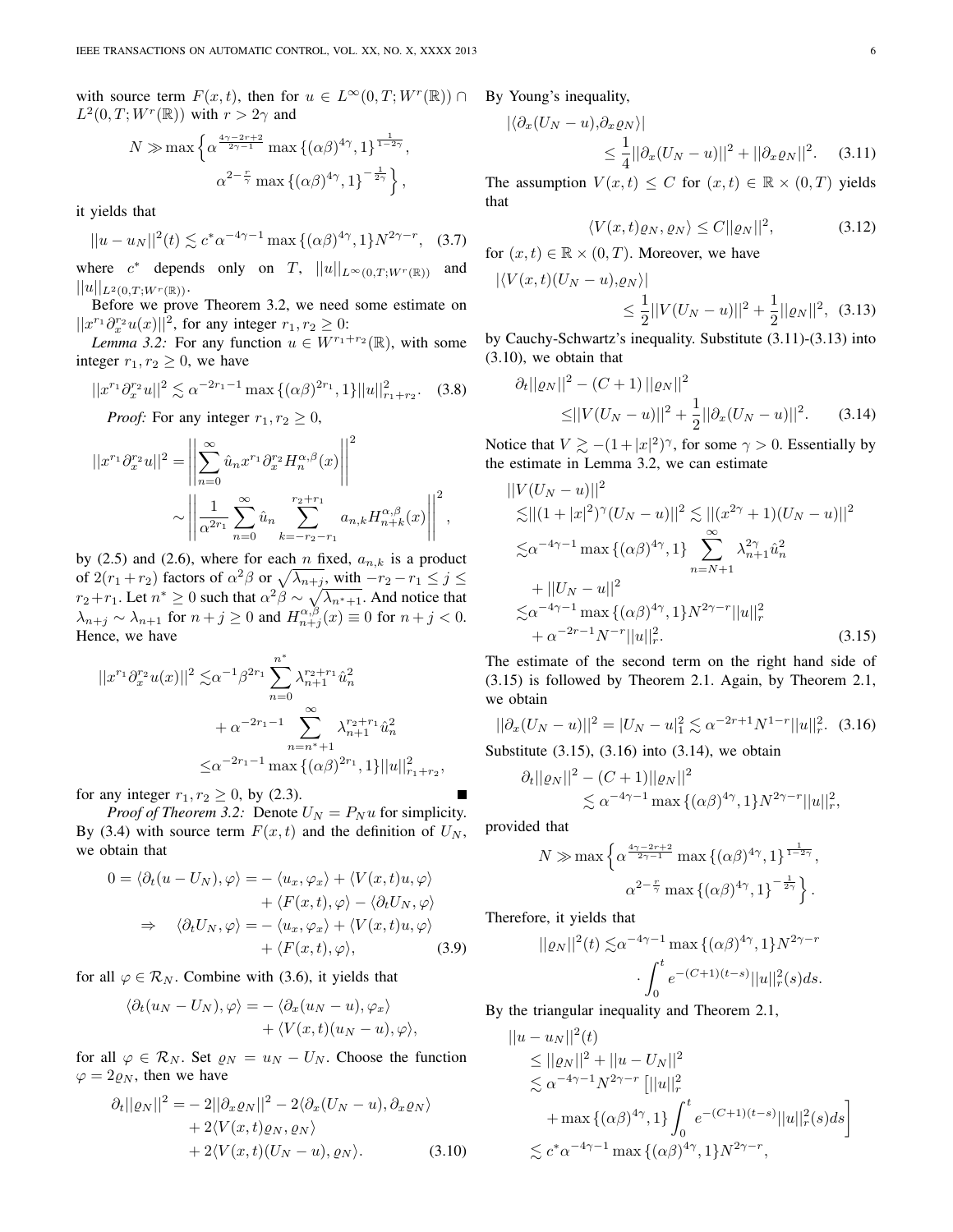where  $c^*$  is a constant depending on  $||u||_{L^{\infty}(0,T;W^r(\mathbb{R}))}$ ,  $||u||_{L^2(0,T;W^r(\mathbb{R}))}$  and T.

## *B. Numerical verification of the convergence rate*

To verify the convergence rate of HSM, we explore an 1D FKE with some source  $F(x, t)$ . The exact solution could be found explicitly as our benchmark. The  $L^2$  error v.s. the truncation mode  $N$  is plotted.

We consider the 1D FKE

$$
\begin{cases}\n u_t = u_{xx} - x^2 u + (\sin t + \cos t + 3x) e^{-\frac{1}{2}x^2} \\
 u(x,0) = x e^{-\frac{1}{2}x^2},\n\end{cases}
$$
\n(3.17)

for  $(x, t) \in \mathbb{R} \times [0, T]$ . It is easy to verify that  $u(x, t) =$  $(x + \sin t)e^{-\frac{1}{2}x^2}$  is the exact solution.

Notice that the initial data, the potential and the source in (3.17) are all concentrated around the origin. So, we set  $\beta = 0$ . For notational convenience, we drop  $\beta$  in this example. As to the suitable scaling factor  $\alpha$ , from our strategy in section II.B, we know that it is better to let  $\alpha = 1$ . However, if we do so, the first two modes will give us extremely good approximation. Hence, the error v.s. the truncation mode won't be observable. Due to this consideration, we pick  $\alpha = 1.4$  (a little bit away from 1, but not too far away so that it won't affect the resolution too much). The formulation (3.6) yields

$$
\langle \partial_t u_N, \varphi \rangle = - \langle \partial_x u_N, \partial_x \varphi \rangle - \langle x u_N, x \varphi \rangle + \langle F(x, t), \varphi \rangle,
$$
 (3.18)

for all  $\varphi \in \mathcal{R}_N$ . Take the test functions  $\varphi = H_n^{\alpha}(x)$ ,  $n =$  $0, 1, \dots, N$ , in (3.18). The numerical solution  $u_N \in \mathcal{R}_N$  can be written in the form

$$
u_N(x,t) = \sum_{n=0}^{N} a_n(t) H_n^{\alpha}(x).
$$

The matrix form of  $(3.18)$  follows from  $(2.5)$  and  $(2.7)$ :

$$
\partial_t \vec{a}(t) = A\vec{a}(t) + \vec{f}(t),\tag{3.19}
$$

where  $\vec{a}(t) = (a_0(t), a_1(t), \cdots, a_N(t))^T$ ,  $\vec{f}(t) =$  $(\hat{f}_0(t), \hat{f}_1(t), \cdots, \hat{f}_N(t))$ <sup>T</sup> are column vectors with  $N + 1$  entries,  $\hat{f}_i(t)$ ,  $i = 0, 1, \dots, N$ , are the Fourier-Hermite coefficients of  $F(x, t)$  and A is a penta-diagonal  $(N + 1) \times (N + 1)$  constant matrix, where  $A = -A_1 - A_2$ ,

$$
A_1(i,j) = \begin{cases} -\frac{\alpha^2}{2}\sqrt{(k+1)(k+2)}, \\ k = \min\{i,j\}, & |i-j| = 2, \\ \alpha^2 \left(i+\frac{1}{2}\right), & i = j, \\ 0, & \text{otherwise}, \end{cases}
$$

and

$$
A_2(i,j) = \begin{cases} \frac{\sqrt{(k+1)(k+2)}}{2\alpha^2}, \\ k = \min\{i, j\}, & |i - j| = 2, \\ \frac{(2i+1)}{2\alpha^2}, & i = j, \\ 0, & \text{otherwise.} \end{cases}
$$



Fig. 3.2. The  $L^2$ -errors of the HSM to FKE (3.17) v.s. the truncation mode  $N = 5, 15, 25, 35$  and 45 is plotted, with  $\alpha = 1.4$ ,  $\beta = 0$  and the time step  $dt = 10^{-5}$ .

The  $L^2$  errors v.s. the truncation mode N at time  $T = 0.1$ is plotted in Fig. 3.2. The ODE (3.19) is numerically solved by central difference scheme in time with the time step  $dt =$ 10−<sup>5</sup> . It indeed shows the spectral accuracy of HSM.

### IV. APPLICATION TO NONLINEAR FILTERING PROBLEMS

Recall the brief description of our algorithm in the introduction (and more details in appendix A), the off-line computation is to numerically solve the FKE (1.4) repeatedly on each interval  $[\tau_i, \tau_{i+1}]$ . Equation (1.4) is in the form of (3.1) with

$$
p(x,t) = \frac{1}{2}Qg^{2}; \quad q(x,t) = Q(g^{2})_{x} - f_{x};
$$
  

$$
r(x,t) = -\frac{1}{2}h^{2}/S + Q(g_{x}^{2} + gg_{xx}) - f_{x},
$$

where  $Q$ ,  $S$ ,  $f$ ,  $g$  and  $h$  are in (1.1).

### *A. Existence and Uniqueness of the solution to the FKE*

In this subsection, we interpret the well-posedness theorem (Lemma 3.1) for general 1D FKE in section III in the framework of the NLF problems.

*Proposition 4.1 (Existence):* Let  $f$ ,  $g$ ,  $h$  in (1.1) are Hölder continuous functions in  $\mathcal{D} := \mathbb{R} \times (t_0, t_1)$ .  $g_x, g_{xx}$  and  $f_x$  exist and are also Hölder continuous in  $D$ . Assume further that

1)  $Qg^2 \ge \lambda > 0$ , for some  $\lambda > 0$ ; 2)  $S > 0$ ; 3)  $-\frac{1}{2}h^2/S - f_x + Q(g_x^2 + gg_{xx}) \le C$ , for some constant  $C,$ 

for  $(x, t) \in \mathcal{D}$ . Then there exists a bounded solution  $u(x, t)$  to (3.1), if the initial condition  $u_0(x)$  is continuous and bounded.

*Proof:* Conditions 1)-3) in Lemma 3.1 are directly translated into conditions 1)-3) in this proposition with  $C \leq 0$ . For  $C > 0$ , let  $v(x,t) = e^{-C(t-t_0)}u(x,t)$ , then v satisfies

$$
v_t(x,t) = p(x,t)v_{xx}(x,t) + q(x,t)v_x(x,t)
$$
  
+  $(r(x,t) - C)v(x,t)$ , (4.20)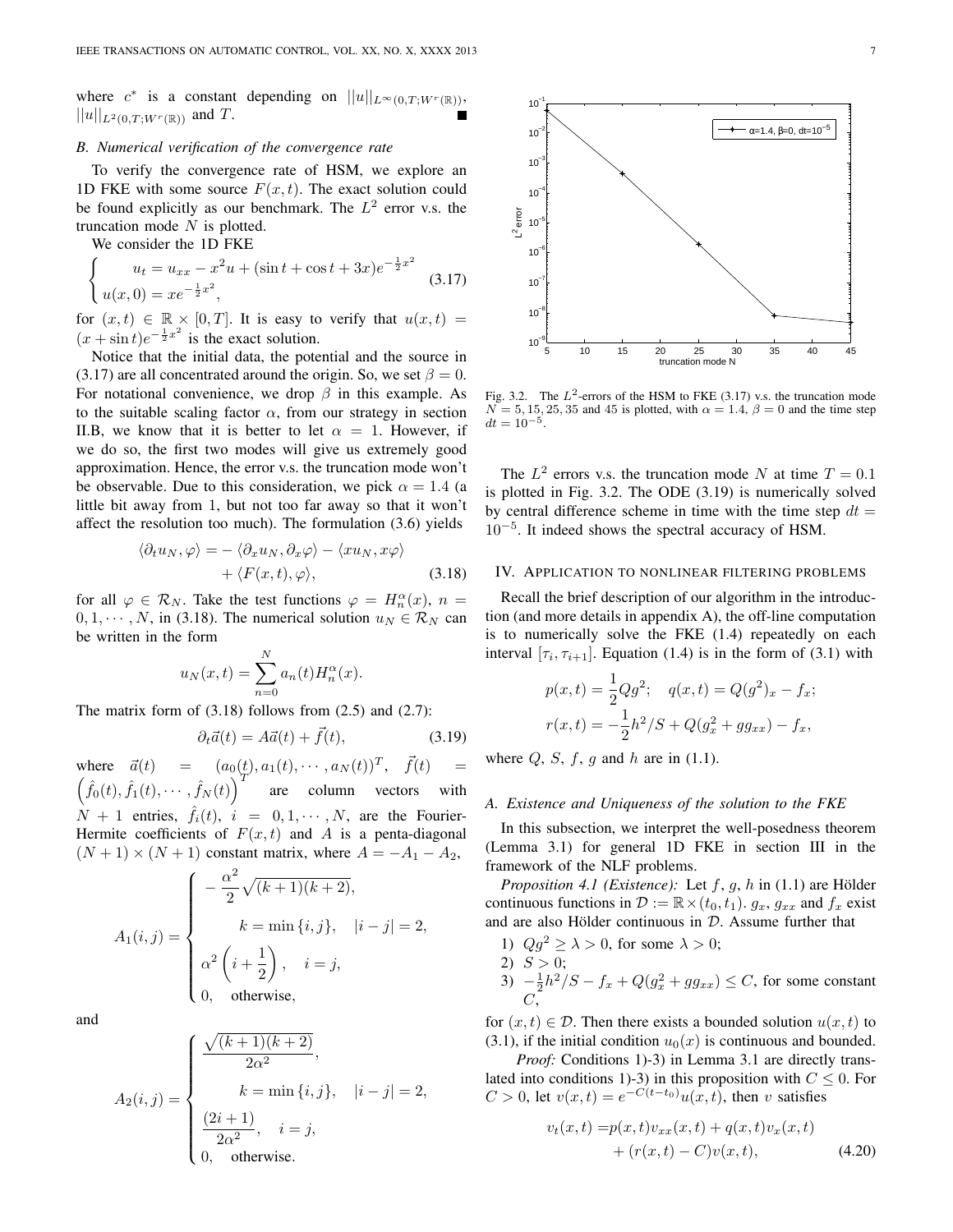for  $(x, t) \in \mathcal{D}$ , with the initial condition  $v(x, t_0) = u_0(x)$ . The coefficients of (4.20) satisfy the conditions in Lemma 3.1. Thus, we apply Lemma 3.1 directly to (4.20). The existence of the solution to (3.1) follows immediately.

*Remark 4.3:* In practice, the initial data of the conditional density function either hascompact support or decays exponentially as  $|x| \to +\infty$ . So, the assumption on the initial data in Proposition 4.1 holds.

For concise of notations, we give the uniqueness for the equation (3.4), instead of (3.1). It can be easily transformed into each other, due to the bijective transformation (3.2).

*Proposition 4.2 (Uniqueness):* There exists a unique solution to (3.4) in the class that  ${u : \lim_{|x| \to \infty} u u_x = 0}$  if  $V(x,t)$  is bounded from above in D.

*Proof:* Case I: Assume  $V(x, t) \leq 0$  in D. Suppose there exist two distinct solutions to (3.4), say  $u_1$  and  $u_2$ . Denote  $\eta := u_1 - u_2$ , and  $\eta$  satisfies

$$
\eta_t = \eta_{xx} + V(x, t)\eta,\tag{4.21}
$$

in D with the initial condition  $\eta(x, t_0) = 0$ . Use the standard energy estimate, i.e. multiplying (4.21) with  $\eta$  and integrating with respect to x in  $\mathbb{R}$ :

$$
\frac{1}{2}||\eta||_t^2 = -||\eta_x||^2 + \int_{\mathbb{R}} V(x,t)\eta^2 dx \le -||\eta_x||^2 \le 0,
$$

by the integration by parts, and the facts that  $\lim_{|x|\to\infty} \eta \eta_x =$ 0 and  $V(x, t) \leq 0$  in  $\mathcal{D}$ . This yields that

$$
||\eta||^2(t) \le ||\eta||^2(t_0),
$$

for  $t \in (t_0, t_1)$ . With the fact that  $\eta(x, t_0) = 0$ , we conclude that  $\eta \equiv 0$  in  $\mathcal{D}$ , i.e.  $u_1 \equiv u_2$ .

Case II: Assume  $V(x,t) \leq C$ , for some  $C > 0$ . We use the strategy in the proof of Proposition 4.1. Let  $v(x, t)$  =  $e^{-C(t-t_0)}u(x,t)$ , then v satisfies (3.4) with the potential  $V(x, t) - C \leq 0$  in  $D$ . By case I, we conclude the uniqueness of  $v$ , so does  $u$ .

*Remark 4.4:* The similar conditions as in Proposition 4.1 are derived to guarantee the well-posedness of the "pathwiserobust" DMZ equation in [23] and to establish the convergence of our algorithm in [18]. They essentially require that  $h$  has to grow relatively faster then  $f$ . They are not restrictive in the sense that most of the polynomial sensors are included. For example,  $f(x) = f_0 x^j$ ,  $g(x) = g_0 (1 + x^2)^k$  and  $h(x) =$  $h_0x^l$ , with  $S, Q > 0$ ,  $f_0, g_0$  and  $h_0$  are constants,  $j, k, l \in \mathbb{N}$ , provided  $l > \max\left\{\frac{j-1}{2}, 2k - 1\right\}$ .

#### *B. Translating factor* β *and moving-window technique*

As we mentioned in the introduction, the untranslated Hermite functions with the suitable scaling factor could resolve functions concentrated in the neighborhood of the origin accurately and effectively. However, the states of the NLF problems could be driven to left and right during the on-line experiments. It is not hard to imagine that the "peaking" area of the density function escapes from the current "window".

The translating factor  $\beta$  is introduced under the circumstance that the function is peaking far away from the "window"

TABLE 4.2 TRUNCTION ERROR V.S. THE "PEAKING"  $p_0$  OF THE GAUSSIAN FUNCTION  $f(x) = e^{-\frac{1}{2}(x-p_0)^2}$ 

| $p_0$ | error <sub>0</sub>    | error <sub>3</sub>    |
|-------|-----------------------|-----------------------|
| $-1$  | $3.3 \times 10^{-13}$ | $1.1 \times 10^{-3}$  |
| 0     | $8.2 \times 10^{-15}$ | $7.7 \times 10^{-6}$  |
|       | $1.6 \times 10^{-13}$ | $1.8 \times 10^{-9}$  |
| 2     | $1.8 \times 10^{-9}$  | $3.3 \times 10^{-13}$ |
| 3     | $7.7 \times 10^{-6}$  | $8.2 \times 10^{-15}$ |
|       | $1.1 \times 10^{-3}$  | $1.6 \times 10^{-13}$ |

The scaling factor is chosen to be 1 according to the guideline in section II.B and the truncation error is  $N = 24$ . The truncation errors with different translating factor  $\beta$  is denoted as error<sub> $\beta$ </sub>, which is defined as  $||f - \sum_{n=0}^{N} \hat{f}_n H_n^{\alpha,\beta}||.$ 

covered by the current Hermite functions. We translate the current Hermite functions to the "support" of the function, by letting the translating factor  $\beta$  near the "peaking" area of the function.

In Table 4.2, we list the truncation error of the Gaussian function  $f(x) = e^{-\frac{1}{2}(x-p_0)^2}$  with various  $p_0 = -1, 0, \dots, 4$ and different translating factors  $\beta = 0$  or 3. According to the guidelines in section II.B, the scaling factor is  $\alpha = 1$  and the truncation mode  $N = 24$ . As shown in the table, the further the function is peaking away from the origin, the larger the error is with untranslated Hermite functions. But with appropriate translating factor, the function could be resolved very well with the *same* scaling factor, for example, error<sub>3</sub>  $\approx 10^{-16}$  for  $f(x) = e^{-\frac{1}{2}(x-3)^2}.$ 

Indeed this fact motivates the idea of moving-window technique. The suitable width of the window could be predetermined if the trunction error of the density function v.s. various "peaking"  $p_0$  is investigated beforehand. To be more precise, suppose we know the asymptotical behavior of the density function of the NLF problem from the asymptotical analysis, say  $\sim e^{-px^k}$ , with some  $p > 0$ ,  $k \ge 2$ . According to the guideline in section II.B, the suitable scaling factor  $\alpha$  and the truncation mode N with  $\beta = 0$  could be chosen. With these parameters, the similar table as Table 4.2 could be obtained, i.e. the truncation error (error<sub>0</sub>) of the function  $e^{-p(x-p_0)^k}$  v.s. various  $p_0$ . If the error tolerance is given, then the appropriate width of the window is obtained according to the table. Take Table 4.2 as a concrete example. If the asymptotical behavior of the density function is  $e^{-\frac{1}{2}x^2}$ , then the scaling factor  $\alpha = 1$ and the truncation mode  $N = 24$ . Suppose we set the error tolerance to be  $10^{-5}$ , then the suitable width of the window would be  $3 + 3 = 6$ , from the first two column of Table 4.2. The window covers the origin would be  $[-3, 3]$ .

Our algorithm with moving-window technique is illustrated in the flowchart Fig. 4.3. It reads as follows. Without loss of generality, assume that the expectation of the initial distribution of the state is near 0. During the experimental time, say  $[0, T]$ , the state remains inside some bounded interval  $[-L, L]$ , for some  $L > 0$ . We first cover the neighborhood of 0 by the untranslated Hermite functions  $\{H_n^{\alpha,0}\}_{n=0}^N$ , where  $\alpha$ , N can be chosen according to the guidelines in section II.B. With the given error tolerance, the suitable width of the window could be pre-defined, denoted as  $L_w$ .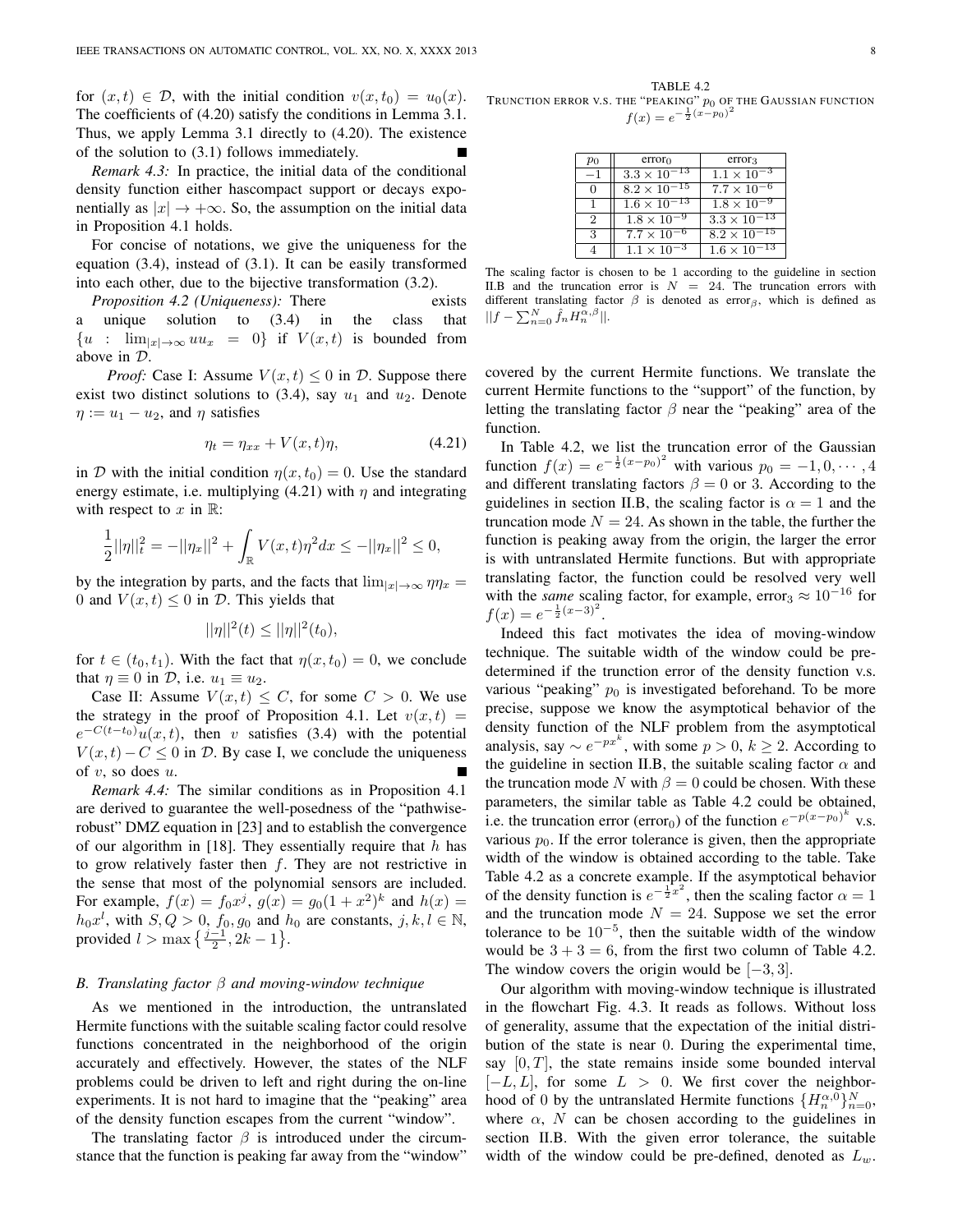

Fig. 4.3. The flowchart of our algorithm, where  $\beta' \in {\beta_j}_{j=0}^J$ .

If  $[-L, L] \subset [-L_w, L_w]$ , then no moving-window technique is needed. Hence, the on-line experiment runs always within the left half loop in Fig. 4.3. Otherwise,  $\{\beta_j\}_{j=0}^J$ , for some  $J > 0$ , need to be prepared beforehand, such that  $[-L, L] \subset$  $\cup_{j=0}^{J}(-L_w+\beta_j,\beta_j+L_w)$ . The off-line data corresponding to different intervals  $(-L_w + \beta_j, \beta_j + L_w)$  have to be precomputed and stored ahead of time. During the on-line experiment, if the expectation of the state  $\mathbb{E}[x_t]$  moves accross the boundary of the current "window" (the condition in the rhombic box in Fig. 4.3 is satisfied), the current "window" is shifted to the nearby window where  $\mathbb{E}[x_t]$  falls into. That is, the right half loop in Fig. 4.3 is performed once.

Let us analyze the computational cost of our algorithm. Notice that only the storage capacity of the off-line data and the number of the flops for on-line performance need to be taken into consideration in our algorithm. Without loss of generality, let us assume as before  $\mathbb{E}[x](0)$  is near 0 and our state is inside  $[-L, L] \subset \cup_{j=0}^{J} (-L_w + \beta_j, \beta_j + L_w)$ . For simplicity and clarity, let us assume further that

- 1) The operator  $(L \frac{1}{2}h^T S^{-1}h)$  is not explicitly timedependent;
- 2) The time steps are the same, i.e.  $\tau_{i+1} \tau_i = \Delta t$ .

For the storage of the off-line data, on each interval  $(-L_w + \beta_j, \beta_j + L_w)$ , it requires to store  $(N + 1)^2$  floating point numbers. Hence, the total  $(J + 1)$  intervals requires to store  $(J+1)(N+1)^2$  floating point numbers. As to the number of the flops in the on-line computations, if no moving-window technique is adopted during the experiment, for each time step, it requires  $\mathcal{O}((N+1)^2)$  flops. The number of the flops to complete the experiment during  $[0, T] = \bigcup_{i=0}^{k-1} [\tau_i, \tau_{i+1}]$ is  $O(k(N + 1)^2)$ . Suppose the number of shifting the windows during  $[0, T]$  is P, then the total number of flops is  $\mathcal{O}\left( (k+P)(N+1)^2 \right)$ .

*Remark 4.5:* If either assumption 1) or 2) is not satisfied, then the real time manner won't be affected. That is, the number of the flops in the on-line experiment remains the same. But the off-line data will take more storage as the trade-off. To be more specific, on each interval  $(-L_w + \beta_i, \beta_i + L_w)$ ,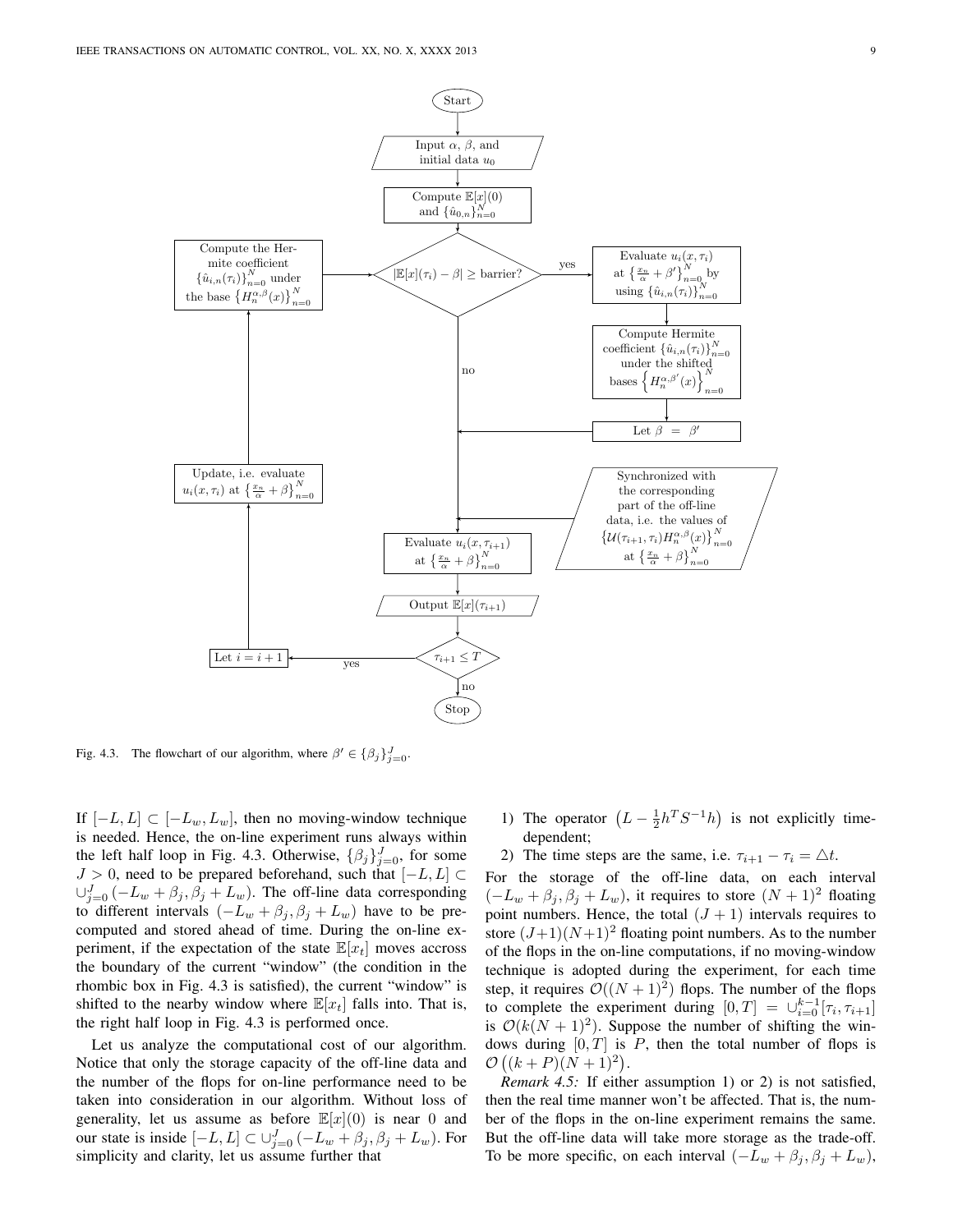it requires to store  $k \times (N+1)^2$  floating point numbers, where  $k$  is the total number of time steps. Therefore, the total storage is  $k(J + 1)(N + 1)^2$  floating point numbers.

#### *C. Numerical simulations*

In this subsection, we shall solve two NLF problems by our algorithm: the almost linear sensor and the cubic sensor. Since the drift term could always be absorbed into the potential  $V(x)$ by the transformation (3.2), for simplicity, in our examples, we set  $f \equiv 0$ . Our algorithm is compared with the particle filters (PF) in both examples. The PF is implemented based on the algorithm described in [1]. And the systematic resampling is adopted if the effective sample size drops below 50% of the total number of particles. As we shall see, our algorithm surpasses the PF in the real-time manner.

*1) Almost linear filter:* We start from the signal observation model

$$
\begin{cases} dx_t = dv_t \\ dy_t = x_t(1 + 0.25 \cos x_t)dt + dw_t, \end{cases}
$$

where  $x_t, y_t \in \mathbb{R}, v_t, w_t$  are scalar Brownian motion processes with  $E[dv_t^T dv_t] = 1$ ,  $E[dw_t^T dw_t] = 1$ . Suppose the signal at the beginning is somewhere near the origin.

The corresponding FKE in this case is

$$
u_t = \frac{1}{2}u_{xx} - \frac{1}{2}x^2(1 + \cos x)^2 u \tag{4.22}
$$

Assume further that the initial distribution of  $x_0$  is  $u_0(x) =$  $e^{\frac{-x^2}{2}}$ . This assumption is not crucial at all. The non-Gaussian ones, for example  $u_0(x) = e^{\frac{-x^4}{2}}$ , will give the similar results as the Gaussian one.

It is easy to see that the asymptotical behavior of the solution to (4.22) is  $e^{-\frac{x^2}{2}}$ . With the guidelines in section II.B, we choose  $\alpha = 1$ ,  $\beta = 0$  and  $N = 25$  for the starting interval. We shall run the experiment for the total time  $T = 20s$ . Thus, we expect the density function probably will move out of the starting interval. Table 4.2 suggests that the appropriate width of the window should be 3, if the error tolerance is set to be  $10^{-5}$ . We shall overlap the adjacent windows a little bit to prevent frequent shifting of windows. Let us take the width of the overlaped region to be 0.5. Therefore, as the preparation for the moving-window technique, we shall prepare the off-line data for  $[-19.5, -13.5]$ ,  $[-14, -8]$ ,  $[-8.5, -2.5]$ ,  $[-3, 3]$ ,  $[2.5, 8.5]$ ,  $[8, 14]$  and  $[13.5, 19.5]$ . The correpsonding  $\beta$ s are  $-16.5, -11, -5.5, 0, 5.5, 11$  and 16.5. The barrier in the rhombic box in the flowchart Fig 4.3 should be 3 (the width of the "window").

Our algorithm is compared with the PF with 10 or 50 particles in Fig. 4.4 for the total experimental time  $T = 20$ s. The time step is  $\Delta t = 0.01$ s. All three filters show acceptable experimental results. It is clear (between time 12 to 18) that the PF with 50 particles gives closer estimation to our algorithm than that with 10 particles. The mean square errors of our algorithm is about 1.046, while those of the PF with 10 and 50 particles are 1.434 and 1.086, respectively. As to the efficiency, our algorithm is superior to the PF, since the CPU times of the PF with 10 and 50 particles are 1.70s and 10.04s respectively, while that of our algorithm is only 1.02s. As to the storage, the



Fig. 4.4. Almost linear filter is investigated with our algorithm and the PF with 10 and 50 particles. The total experimental time is  $T = 20s$ . And the update time is  $\Delta t = 0.01$ .



Fig. 4.5. Cubic sensor in the channel is experimented for  $T = 10$ , with the time step  $\Delta t = 0.01$ s, by both the PF and our algorithm.

size of the binary file to keep the off-line data is only 35.5kB. During this particular on-line experiment, the window has been shifted for 13 times, which can't be observable from the figure at all. And it seems that the moving-window technique doesn't affect the real-time manner of our algorithm.

*2) Cubic sensor in the channel:* We consider cubic sensor in the channel  $x_t \in [-3, 3]$ :

$$
\begin{cases} dx_t = dv_t \\ dy_t = x_t^3 dt + dw_t, \end{cases}
$$
\n(4.23)

where  $x_t, y_t \in \mathbb{R}, v_t, w_t$  are scalar Brownian motion processes with  $E[dv_t^T dv_t] = 1$ ,  $E[dw_t^T dw_t] = 1$ . Assume the initial state is somewhere near 0.

The FKE is

$$
u_t = \frac{1}{2}u_{xx} - \frac{1}{2}x^6u.
$$
 (4.24)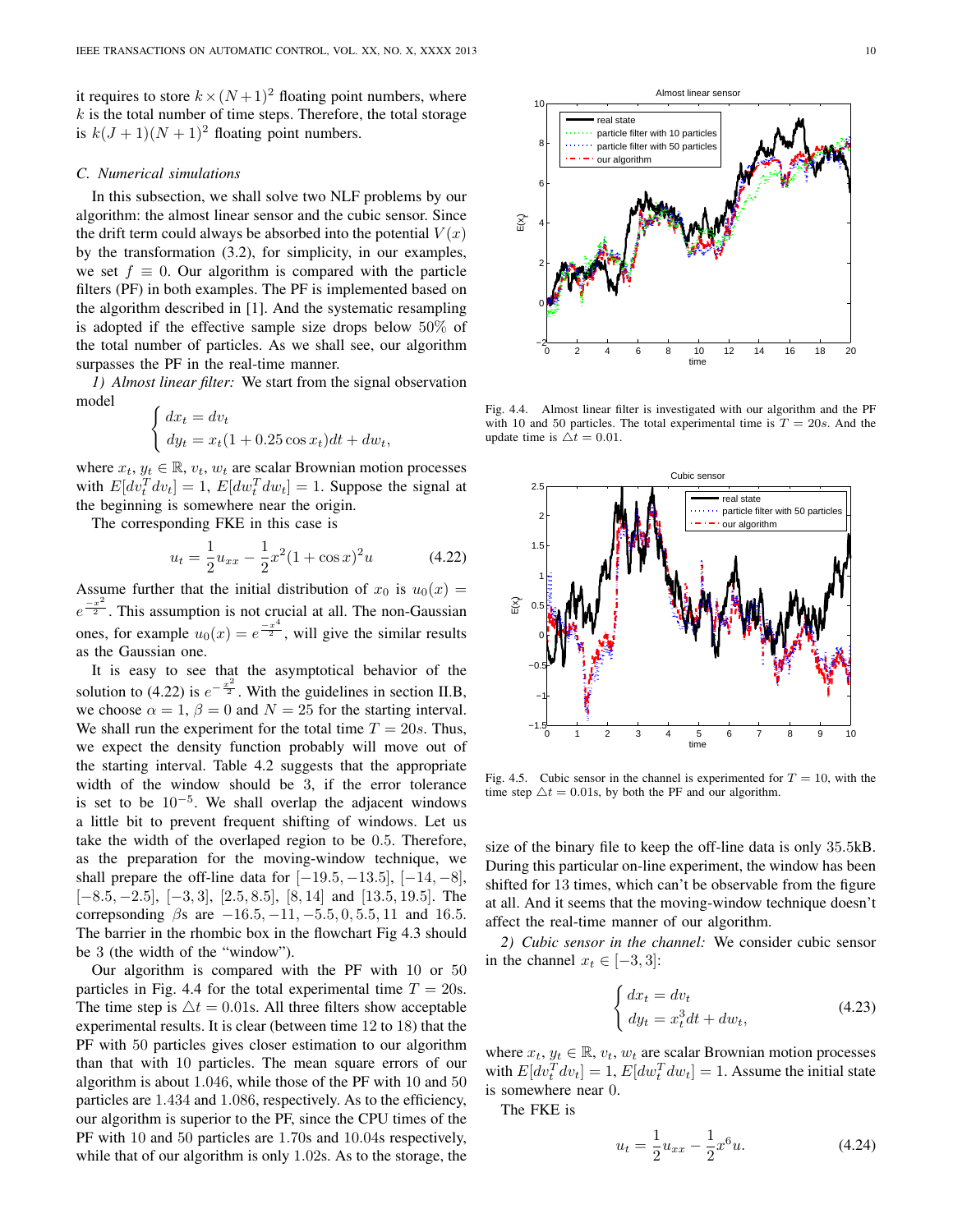

Fig. 4.6. The normalized density functions are plotted every other 0.2s for the cubic sensor in the channel.

Furthermore, we assume the initial distribution is  $u_0(x) =$  $e^{-x^4/4}$ . Since the state is inside the channel, we set our translating factor  $\beta = 0$  and the moving-window technique won't be used. According to section II.B, we choose the scaling factor  $\alpha \approx 2^{\frac{3}{2}} \left( \frac{\ln 10}{4} \right)^{\frac{1}{4}} \approx 2.4637$ , and the truncated mode  $N \approx 45$ .

In Fig. 4.5, we compare our algorithm with the PF with 50 particles for  $T = 10$ s. The observation data come in every 0.01s. Fig. 4.5 reads that both filters work very well. The result of our algorithm nearly overlaps with that of the PF all the time. The mean square error of our algorithm is 0.517, while that of the PF with 50 particles is 0.559. The CPU time of our algorithm is 4.90s, while that of the PF is 37.17s. With our algorithm, the on-line computational time for every estimation of the state is around 0.001s, which is 10 times less than the update time 0.01s. This indicates that our algorithm is indeed a real-time solver. The normalized density functions, which is defined as  $\frac{u(x,t)}{\max_{x \in \mathbb{R}} u(x,t)}$ , have been plotted every other 0.2s in Fig 4.6.

#### V. CONCLUSIONS

In this paper, we first investigate the HSM applied to the 1D FKE. It is well-known that the choice of the scaling factor  $\alpha$  is crucial to the resolution of HSM. We give a practical guidelines to help choosing the suitable one. The convergence rate of the HSM has been shown rigorously and has been verified by a numerical experiment. As an important application, we solve the NLF problem, by using the algorithm in [18], in the last section, where solving 1D FKE serves as the off-line computation. To capture the state even if it drifts out of the "window", translating factor of Hermite functions and the moving-window technique are introduced. The translating factors help the switch of the windows back and forth easier, according to the "support" of the density function of the state. We analyzed the computational complexity of our algorithm in detail, with respect to the storage capacity of off-line data and the number of flops of the on-line computations. Finally, two online experiments – almost linear filtering and cubic sensor in the channel – are reported. The feasibility and efficiency of our algorithm are verified numerically, which surpasses the particle filter as a real-time solver.

#### APPENDIX A

#### THE DETAILED FORMULATION OF OUR ALGORITHM

Starting from the signal model (1.1), the DMZ equation (1.2) is derived for the unnormalized density function  $\sigma(x, t)$ of the states  $x_t$  conditioned on the observation history  $Y_t =$  $\{y_s : 0 \le s \le t\}$ . In real applications, one is more interested in the robust state estimators. Hence, for given observation path  $y_t$ , let us make an invertible exponential transformation

$$
\sigma(x,t) = \exp[h^{T}(x,t)S^{-1}(t)y_t]\rho(x,t).
$$
 (A.1)

The "pathwise-robust" DMZ equation is obtained:

$$
\begin{cases}\n\frac{\partial \rho}{\partial t}(x,t) + \frac{\partial}{\partial t}(h^T S^{-1})^T y_t \rho(x,t) \\
= \exp(-h^T S^{-1} y_t) \left[ L - \frac{1}{2} h^T S^{-1} h \right] \\
\cdot \left[ \exp(h^T S^{-1} y_t) \rho(x,t) \right] \\
\rho(x,0) = \sigma_0(x).\n\end{cases} (A.2)
$$

The exact solution to (A.2), generally speaking, doesn't have a closed form. Hence, we developed an efficient algorithm to construct a good approximation in [18].

Let us assume that we know the observation time sequence  $0 = \tau_0 < \tau_1 < \cdots < \tau_k = T$  apriorily. But the observation data  $\{y_{\tau_i}\}\$ at each sampling time  $\tau_i$ ,  $i = 0, \dots, k$ are unknown until the on-line experiment runs. We call the computation "off-line", if it can be performed without any on-line experimental data (or say pre-computed); otherwise, it is called "on-line" computations. One only concerns the computational complexity of the on-line computations, since this hinges the success of "real time" application.

Denote the observation time sequence as  $\mathcal{P}_k = \{0 = \tau_0$  $\tau_1 < \cdots < \tau_k = T$ . Let  $\rho_i$  be the solution of the robust DMZ equation with  $y_t = y_{\tau_{i-1}}$  on the interval  $\tau_{i-1} \le t \le \tau_i$ ,  $i = 1, 2, \cdots, k$ 

$$
\begin{cases}\n\frac{\partial \rho_i}{\partial t}(x,t) + \frac{\partial}{\partial t} \left( h^T S^{-1} \right)^T y_{\tau_{i-1}} \rho_i(x,t) \\
= \exp \left( -h^T S^{-1} y_{\tau_{i-1}} \right) \left[ L - \frac{1}{2} h^T S^{-1} h \right] \\
\cdot \left[ \exp \left( h^T S^{-1} y_{\tau_{i-1}} \right) \rho_i(x,t) \right] \\
\rho_1(x,0) = \sigma_0(x), \\
\text{or} \\
\rho_i(x,\tau_{i-1}) = \rho_{i-1}(x,\tau_{i-1}), \quad \text{for } i = 2, 3, \cdots, k.\n\end{cases} (A.3)
$$

 $\left[ \rho_i(x, \tau_{i-1}) = \rho_{i-1}(x, \tau_{i-1}), \right]$  for  $i = 2, 3, \cdots, k$ .

Define the norm of  $\mathcal{P}_k$  by  $|\mathcal{P}_k| = \sup_{1 \le i \le k} (\tau_i - \tau_{i-1}).$ Intuitively, as  $|\mathcal{P}_k| \to 0$ , we have

$$
\sum_{i=1}^k \chi_{[\tau_{i-1},\tau_i]}(t)\rho_i(x,t) \to \rho(x,t)
$$

in some sense, for all  $0 \le t \le T$ , where  $\rho(x, t)$  is the exact solution of (A.2). To maintain the real time manner, our algorithm resorts to the following proposition.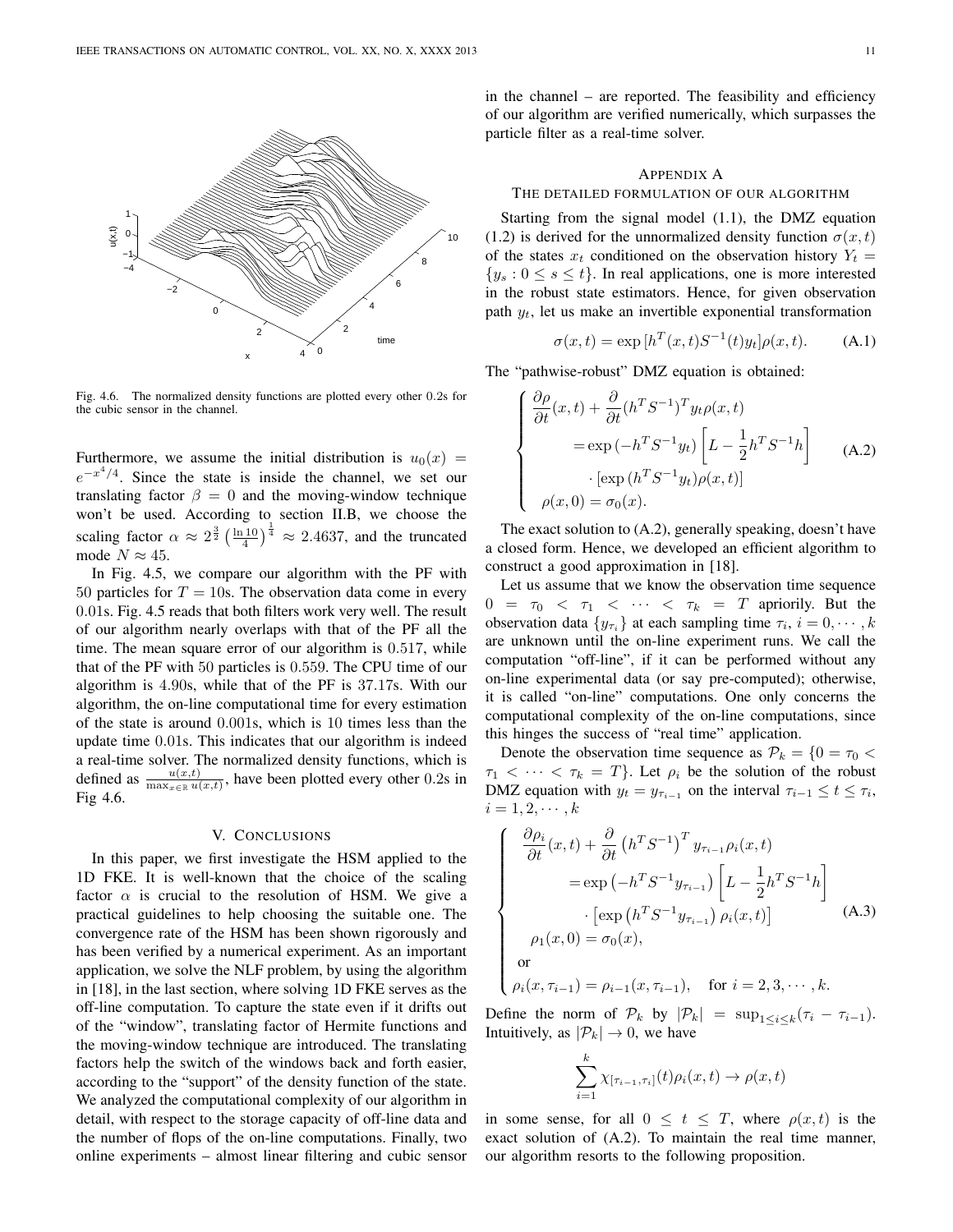*Proposition 1.3:* For each  $\tau_{i-1} \leq t < \tau_i$ ,  $i = 1, 2, \cdots, k$ ,  $\rho_i(x, t)$  satisfies (A.3) if and only if

$$
u_i(x,t) = \exp\left[h^T(x,t)S^{-1}(t)y_{\tau_{i-1}}\right]\rho_i(x,t), \quad (A.4)
$$

satisfies the FKE (1.4).

The initial data need to be updated as (1.5), followed from (A.3).

With the observation time sequence known  $\{\tau_i\}_{i=1}^k$ , we obtain a sequence of two-parameter semigroup  $\{\mathcal{U}(t, \tau_{i-1})\}_{i=1}^k$ , for  $\tau_{i-1} \leq t < \tau_i$ , generated by the family of operators  ${L-\frac{1}{2}h^T S^{-1}h}_{t\geq 0}$ . The off-line computation in our algorithm is to pre-compute the solutions of (1.4) at time  $t = \tau_{i+1}$ , denoted as  $\{U(\tau_{i+1}, \tau_i)\phi_l\}_{l=1}^{\infty}$ , where  $\{\phi_l(x)\}_{l=1}^{\infty}$  (chosen as the initial data at  $t = \tau_i$ ) is a set of complete orthonormal base in  $L^2(\mathbb{R}^n)$ . These data should be stored in preparation of the on-line computations.

The on-line computation in our algorithm is consisted of two parts at each time step  $\tau_{i-1}, i = 1, \cdots, k$ .

• Project the initial condition  $u_i(x, \tau_{i-1}) \in L^2(\mathbb{R}^n)$  at  $t = \tau_{i-1}$  onto the base  $\{\phi_l(x)\}_{l=1}^{\infty}$ , i.e.,  $u_i(x, \tau_{i-1}) =$  $\sum_{l=1}^{\infty} \hat{u}_{i,l} \phi_l(x)$ . Hence, the solution to (1.4) at  $t = \tau_i$ can be expressed as

$$
u_i(x, \tau_i) = \mathcal{U}(\tau_i, \tau_{i-1}) u_i(x, \tau_{i-1})
$$
  
= 
$$
\sum_{l=1}^{\infty} \hat{u}_{i,l} [\mathcal{U}(\tau_i, \tau_{i-1}) \phi_l(x)],
$$
 (A.5)

where  $\{U(\tau_i, \tau_{i-1})\phi_l(x)\}_{l=1}^{\infty}$  have already been computed off-line.

• Update the initial condition of (1.4) at  $\tau_i$  with the new observation  $y_{\tau_i}$ . Let us specify the observation updates (the initial condition of  $(1.4)$ ) for each time step. For  $0 \le t \le \tau_1$ , the initial condition is  $u_1(x, 0) = \sigma_0(x)$ . At time  $t = \tau_1$ , when the observation  $y_{\tau_1}$  is available,

$$
u_2(x, \tau_1)
$$
  
\n
$$
\stackrel{\text{(A.4)}}{=} \exp\left[h^T(x, \tau_1)S^{-1}(\tau_1)y_{\tau_1}\right]\rho_2(x, \tau_1)
$$
  
\n
$$
\stackrel{\text{(A.4)}.(A.3)}{=} \exp\left[h^T(x, \tau_1)S^{-1}(\tau_1)y_{\tau_1}\right]u_1(x, \tau_1),
$$

with the fact  $y_0 = 0$ . Here,  $u_1(x, \tau_1) =$  $\sum_{l=1}^{\infty} \hat{u}_{1,l} [\mathcal{U}(\tau_1,0)\phi_l(x)]$ , where  $\{\hat{u}_{1,l}\}_{l=1}^{\infty}$  is computed in the previous step, and  $\{U(\tau_1, 0)\phi_l(x)\}_{l=1}^{\infty}$  are prepared by off-line computations. Hence, we obtain the initial condition  $u_2(x, \tau_1)$  of (1.4) for the next time interval  $\tau_1 \leq t \leq \tau_2$ . Recursively, the initial condition of (1.4) for  $\tau_{i-1} \leq t \leq \tau_i$  is

$$
u_i(x, \tau_{i-1}) = \exp\left[h^T(x, \tau_{i-1})S^{-1}(\tau_{i-1})\right] (y_{\tau_{i-1}} - y_{\tau_{i-2}})]u_{i-1}(x, \tau_{i-1}),
$$
 (A.6)

 $\sum_{l=1}^{\infty} \hat{u}_{i-2,l} [\mathcal{U}(\tau_{i-1}, \tau_{i-2}) \phi_l(x)].$ for  $i = 2, 3, \dots, k$ , where  $u_{i-1}(x, \tau_{i-1}) =$ 

The approximation of  $\rho(x, t)$ , denoted as  $\hat{\rho}(x, t)$ , is obtained

$$
\hat{\rho}(x,t) = \sum_{i=1}^{k} \chi_{[\tau_{i-1},\tau_i]}(t)\rho_i(x,t),
$$
\n(A.7)

where  $\rho_i(x, t)$  is obtained from  $u_i(x, t)$  by (A.4). And  $\sigma(x, t)$ could be recovered by (A.1).

## APPENDIX B

# THE PROOF OF THEOREM 2.1

*Proof of Theorem 2.1:* By induction, we first show that for  $\mu = 0$ . For any integer  $r > 0$ ,

$$
||u - P_N u||^2 = \frac{\sqrt{\pi}}{\alpha} \sum_{n=N+1}^{\infty} \hat{u}_n^2
$$
  
=  $\frac{\sqrt{\pi}}{\alpha} \sum_{n=N+1}^{\infty} \lambda_{n+1}^{-r} \lambda_{n+1}^r \hat{u}_n^2$   
 $\leq \alpha^{-2r-1} N^{-r} ||u||_r^2.$  (B.1)

Suppose for  $1 \leq \mu \leq r$ , (2.12) holds for  $\mu - 1$ . We need to show that (2.12) is also valid for  $\mu$ . It is clear that

$$
|u - P_N u|_{\mu} \leq |\partial_x u - P_N \partial_x u|_{\mu - 1}
$$
  
+ 
$$
|P_N \partial_x u - \partial_x P_N u|_{\mu - 1}.
$$
 (B.2)

On the one hand, due to the assumption for  $\mu-1$ , we apply (2.12) to  $\partial_x u$  and replace  $\mu$  and r with  $\mu - 1$  and  $r - 1$ , respectively:

$$
\begin{aligned} |\partial_x u - P_N \partial_x u|_{\mu - 1} &\leq \! \alpha^{\mu - r - \frac{1}{2}} N^{\frac{\mu - r}{2}} ||\partial_x u||_{r - 1} \\ &\leq \! \alpha^{\mu - r - \frac{1}{2}} N^{\frac{\mu - r}{2}} ||u||_r, \end{aligned} \tag{B.3}
$$

where the last inequality holds with the observation that

$$
||\partial_x u||^2_{r-1}=\sum_{n=0}^\infty \lambda^{r-1}_{n+1}\widehat{(\partial_x u)}^2_n
$$

and

$$
\widehat{(\partial_x u)}_n = \frac{\alpha}{\sqrt{\pi}} \int_{\mathbb{R}} \partial_x u H_n^{\alpha,\beta}(x) dx
$$
  
\n
$$
= -\frac{\alpha}{\sqrt{\pi}} \int_{\mathbb{R}} u \partial_x H_n^{\alpha,\beta}(x) dx
$$
  
\n
$$
= \frac{\alpha \sqrt{\lambda_{n+1}}}{2\sqrt{\pi}} \int_{\mathbb{R}} u H_{n+1}^{\alpha,\beta}(x) dx
$$
  
\n
$$
- \frac{\alpha \sqrt{\lambda_n}}{2\sqrt{\pi}} \int_{\mathbb{R}} u H_{n-1}^{\alpha,\beta}(x) dx, \text{ by (2.6)}
$$
  
\n
$$
= \frac{\sqrt{\lambda_{n+1}}}{2} \hat{u}_{n+1} - \frac{\sqrt{\lambda_n}}{2} \hat{u}_{n-1}.
$$

On the other hand, by the virtue of (2.6)

$$
P_N \partial_x u - \partial_x P_N u
$$
  
\n
$$
= P_N \sum_{n=0}^{\infty} \hat{u}_n \partial_x H_n^{\alpha,\beta}(x) - \sum_{n=0}^N \hat{u}_n \partial_x H_n^{\alpha,\beta}(x)
$$
  
\n
$$
= -\frac{1}{2} \sum_{n=0}^{N-1} \sqrt{\lambda_{n+1}} \hat{u}_n H_{n+1}^{\alpha,\beta}(x)
$$
  
\n
$$
+ \frac{1}{2} \sum_{n=0}^{N+1} \sqrt{\lambda_n} \hat{u}_n H_{n-1}^{\alpha,\beta}(x)
$$
  
\n
$$
- \left[ -\frac{1}{2} \sum_{n=0}^N \sqrt{\lambda_{n+1}} \hat{u}_n H_{n+1}^{\alpha,\beta}(x) + \frac{1}{2} \sum_{n=0}^N \sqrt{\lambda_n} \hat{u}_n H_{n-1}^{\alpha,\beta} \right]
$$
  
\n
$$
= \frac{1}{2} \sqrt{\lambda_{N+1}} \left[ \hat{u}_N H_{N+1}^{\alpha,\beta}(x) + \hat{u}_{N+1} H_N^{\alpha,\beta}(x) \right]
$$

.